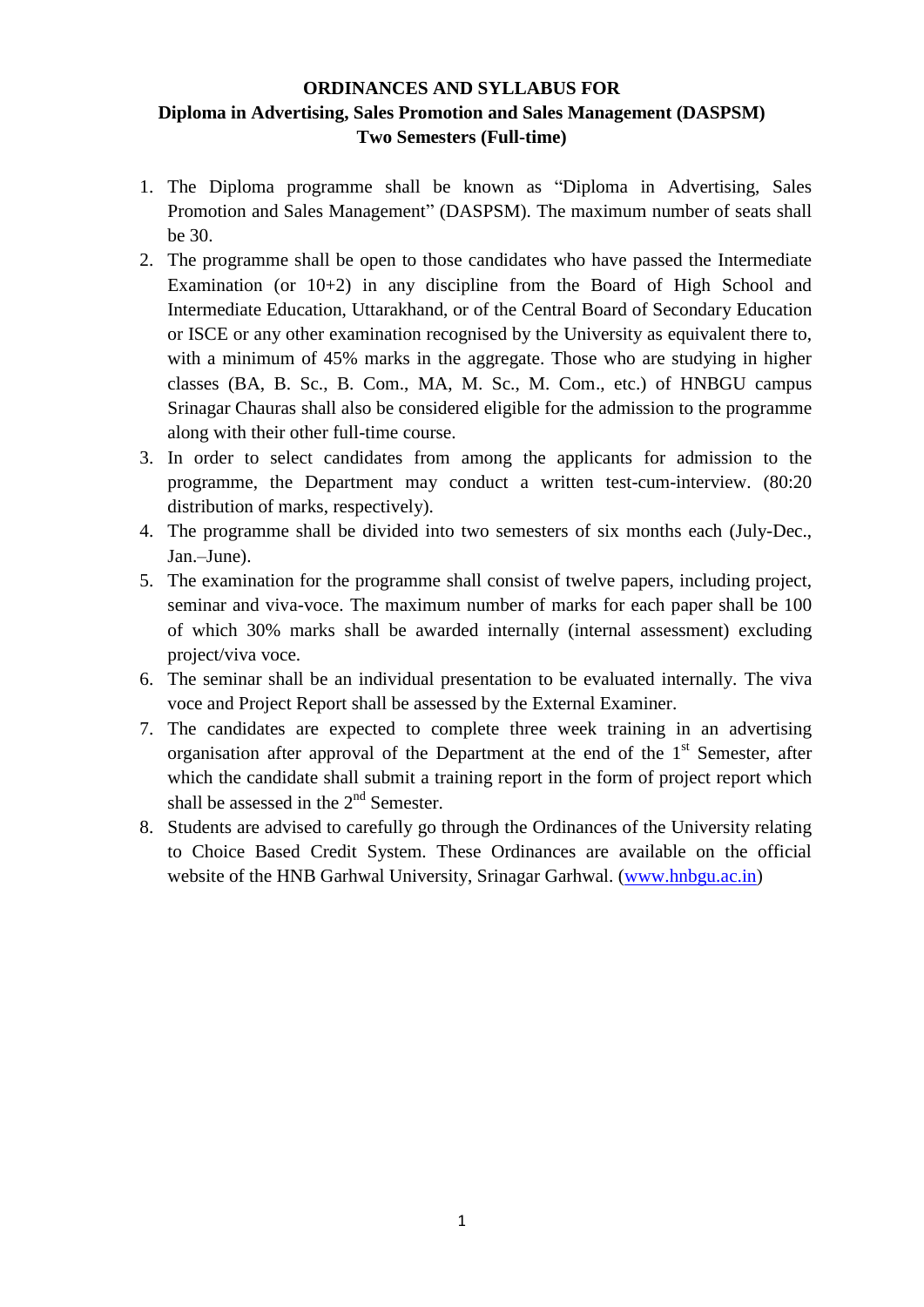The scheme of the course (Semester wise) is as under:

# *DIPLOMA IN ADVERTISING, SALES PROMOTION AND SALES MANAGEMENT (DASPSM)*

*One-year (Two-Semester) Programme (Semester I)*

| S.             | <b>Course Code</b> | <b>Course Title</b>               | <b>Periods</b>      |                  |                  | <b>Credits</b> |  |
|----------------|--------------------|-----------------------------------|---------------------|------------------|------------------|----------------|--|
|                |                    |                                   | L                   | $\boldsymbol{T}$ | $\boldsymbol{P}$ |                |  |
|                |                    |                                   |                     |                  |                  |                |  |
| $\mathbf{1}$   | DASPSM-101         | Principles of Marketing           | 3                   | $\Omega$         | $\theta$         | 3              |  |
| $\overline{2}$ | DASPSM-102         | Fundamentals of Advertising-I     | 3                   | $\Omega$         | $\Omega$         | 3              |  |
| 3              | DASPSM-103         | Personal Selling and              | 3                   | $\Omega$         | $\theta$         | 3              |  |
|                |                    | Salesmanship                      |                     |                  |                  |                |  |
| $\overline{4}$ | DASPSM-104         | <b>Sales Promotion and Public</b> | 3                   | $\Omega$         | $\theta$         | 3              |  |
|                |                    | Relations                         |                     |                  |                  |                |  |
| 5              | DASPSM-105         | Computer Applications in          | 3                   | $\Omega$         | $\overline{0}$   | 3              |  |
|                |                    | <b>Business</b>                   |                     |                  |                  |                |  |
| 6              | DASPSM-106         | Seminar and Viva Voce             | $\Omega$            | $\Omega$         | $\Omega$         | 3              |  |
|                |                    |                                   | <b>Total Credit</b> |                  |                  | 18             |  |

# *DIPLOMA IN ADVERTISING, SALES PROMOTION AND SALES MANAGEMENT*

# *(DASPSM)*

# *One-year (Two-Semester) Programme*

## *(Semester II)*

| S.             | <b>Course Code</b> | <b>Course Title</b>            | <b>Periods</b>      |                  |                  | <b>Credits</b> |
|----------------|--------------------|--------------------------------|---------------------|------------------|------------------|----------------|
|                |                    |                                | L                   | $\boldsymbol{T}$ | $\boldsymbol{P}$ |                |
|                |                    |                                |                     |                  |                  |                |
|                |                    |                                |                     |                  |                  |                |
|                | DASPSM-201         | Fundamentals of Advertising-II | 3                   | $\Omega$         | $\theta$         | 3              |
| $\overline{2}$ | DASPSM-202         | Fundamentals of Marketing      | 3                   | $\Omega$         | $\Omega$         | 3              |
|                |                    | Research                       |                     |                  |                  |                |
| 3              | DASPSM-203         | Management of Sales Force      | 3                   | $\Omega$         | $\Omega$         | 3              |
| $\overline{4}$ | DASPSM-204         | <b>Marketing of Services</b>   | 3                   | $\theta$         | $\Omega$         | 3              |
| 5              | DASPSM-205         | Project Report                 | $\Omega$            | $\theta$         | $\theta$         | 3              |
| 6              | DASPSM-206         | Seminar and Viva Voce          | $\Omega$            | $\Omega$         | $\theta$         | 3              |
|                |                    |                                | <b>Total Credit</b> |                  | 18               |                |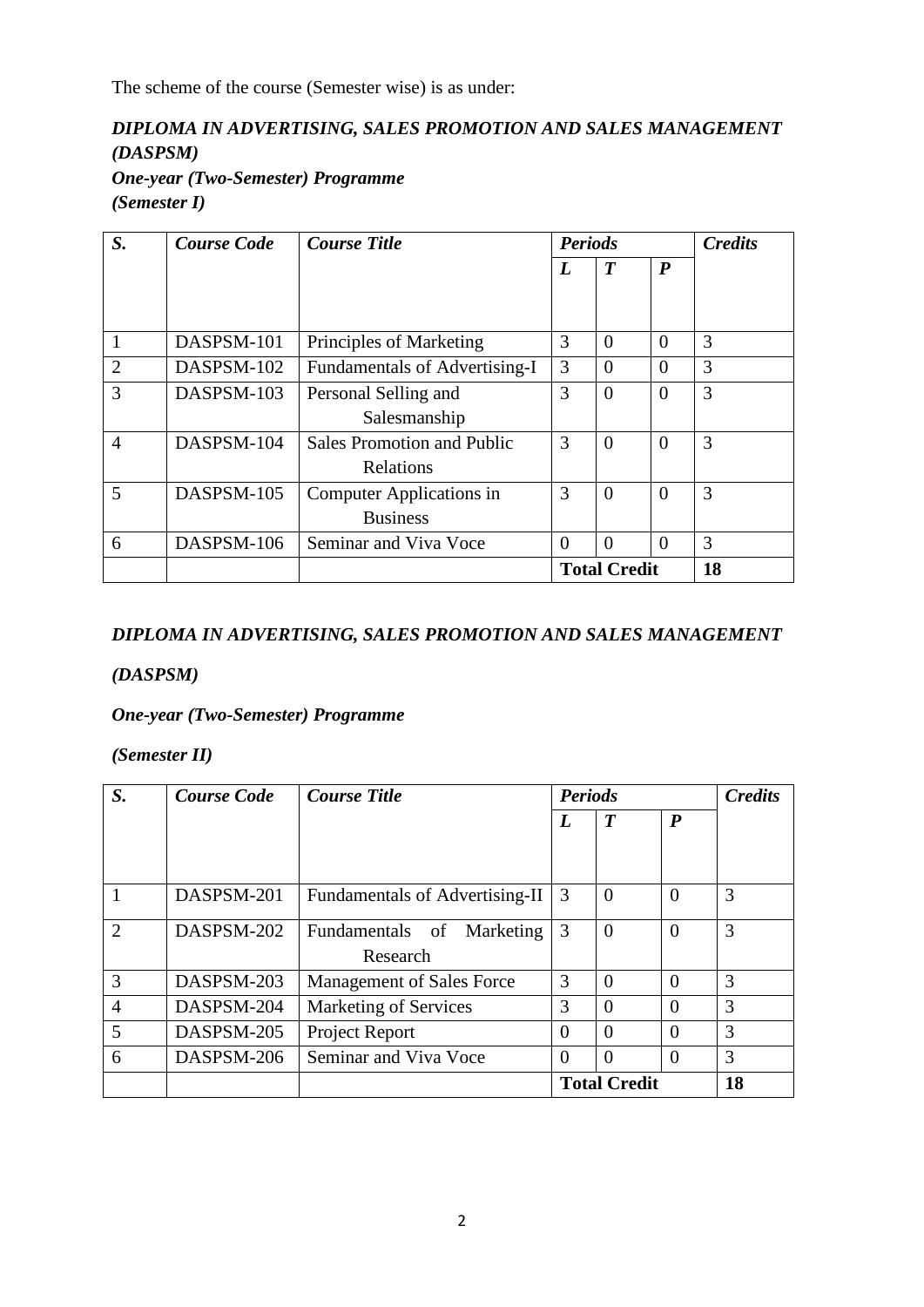# *Course Code*: DASPSM-101 **L** T P C *Course Title:* **Principles of Marketing 3 0 0 3**

*Course Objective***:** To impart knowledge about the basic concepts, principles, tools and techniques of marketing management.

## **UNIT I: Introduction**

Nature and Scope of Marketing, Importance of Marketing, Marketing Concepts- Traditional and Modern, Selling vs. Marketing, Marketing Mix, Marketing Environment.

## **UNIT II: Consumer Behaviour and Market Segmentation**

Consumer Buying Process, Factors influencing Consumer Buying Decisions. Market Segmentation-Concept, Importance and Bases, Target Market Selection, Positioning Concept, Importance and Bases, Product Differentiation vs. Market Segmentation.

## **UNIT III: Product**

Meaning and Importance and Product Classifications, Concept of Product Mix, Branding, Packaging and Labelling, Product-support Services, Product Life-cycle, New Product Development Process.

#### **UNIT IV**

- **(a) Price:** Importance of Price in the Marketing Mix, Factors affecting Price of a Product/ Service: Discounts and Rebates, Pricing Policies and strategies.
- **(b) Distribution Channels and Physical Distribution:** Distribution Channel-Concept and Role: Types of Distribution Channels: Factors affecting choice of a Distribution Channel, Retailer and Wholesaler, Physical Distribution of Goods, Transportation, Warehousing, Inventory Control, Order Processing.

## **UNIT V**

- **(a) Promotion:** Methods of Promotion, Optimum Promotion Mix, Advertising Media-their relative Merits and Limitations, Characteristics of an Effective Advertisement, Personal Selling, Selling as a Career, Characteristics of a Successful Sales Person: Functions of Salesman.
- **(b) Recent Developments in Marketing:** Online Marketing, Direct Marketing, Services Marketing, Green Marketing (An Overview)

- 1. Kotler, Philip, Gary Armstrong*. Principles of Marketing,* Pearson Education.
- 2. Michael, J Etzel., Bruce J Walker, W. J. Stanton and Ajay Pandit, *Marketing,* McGraw-Hill.
- 3. McCarthy, E. Jerome., and Shalliam D. Perreault, *Basic Marketing*, Pearson Education.
- 4. Lamb, Charles W., Joseph F. Hair and Carl McDaniel, *Principles of Marketing*, Cengage Learning.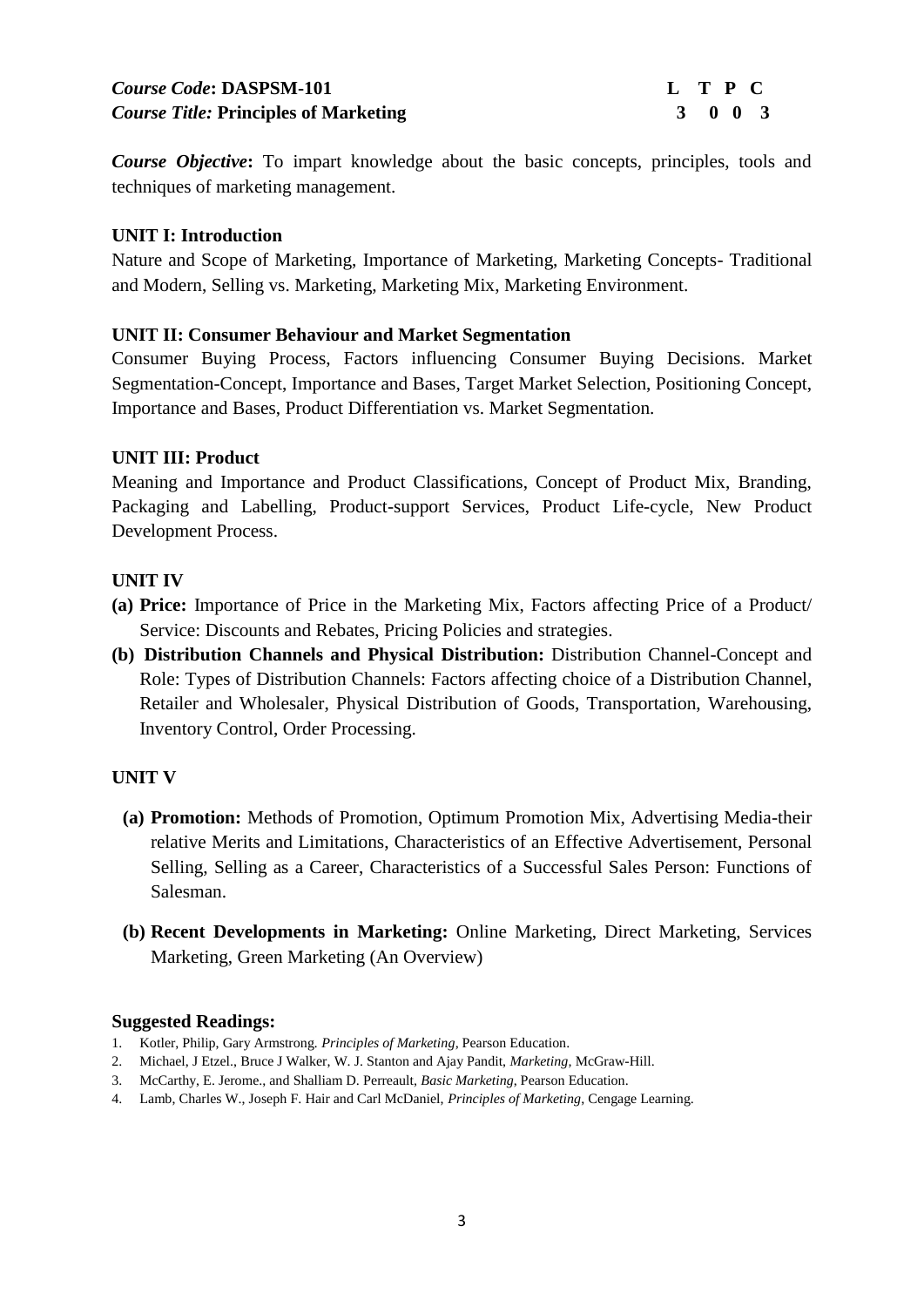# *Course Code***: DASPSM-102 L T P C**  *Course Title:* Fundaments of Advertising-I 3 0 3

*Course Objective***:** To impart the basic knowledge about the concept and modern techniques of advertising.

# **UNIT I**

Nature and Scope of Advertising, Importance of Advertising in Modern Marketing, Role of Advertising in the National Economy.

## **UNIT II**

Types of Advertising: Commercial and Non-commercial Advertising, Primary Demand and Selective Demand Advertising, Classified and Display Advertising, Comparative Advertising, Institutional Advertising, Difference between Product Advertising and Institutional Advertising.

#### **UNIT III**

Setting of Advertising Objectives, Setting Advertising Budget, Factors affecting the Advertising Expenditure of a Company.

#### **UNIT IV**

Advertising Media, Types of Media, Print Media (News Paper and Magazine, Pamphlets, Posters and Brochures), Electronic Media (Radio, Television, Audio Visuals, Cassettes), other Media (Direct mail, Outdoor media), Their Characteristics, Merits and Limitations, Media scene in India, Problems of reaching Rural Audience and Markets, Exhibitions and Mela, Press Conference.

#### **UNIT V**

Media Planning-Selection of Media Category, Their Reach, Frequency and Impact, Cost and other Factors influencing the Choice of Media, Media Scheduling.

- 1. Batra, Rajeev, Aaker, David, A., and Myers, John, G., *Advertising Management*, Prentice Hall.
- 2. Chunawalla, S. A., Kumar, K. J., Sethia, K. C., Suchak, V. G. and Subramanian, G. V., *Advertising-Theory and Practice,* JBA Publishers.
- 3. Belch, George, E., and Belch, Michael, A., *Advertising and Promotion: An Integrated Marketing Communications Perspective*, McGraw-Hill.
- 4. [Larry Percy,](http://www.amazon.com/Larry-Percy/e/B000APFK0K/ref=dp_byline_cont_book_1) [Richard Rosenbaum-Elliott,](http://www.amazon.com/s/ref=dp_byline_sr_book_2?ie=UTF8&field-author=Richard+Rosenbaum-Elliott&search-alias=books&text=Richard+Rosenbaum-Elliott&sort=relevancerank) *Strategic Advertising Management*, Oxford University Press.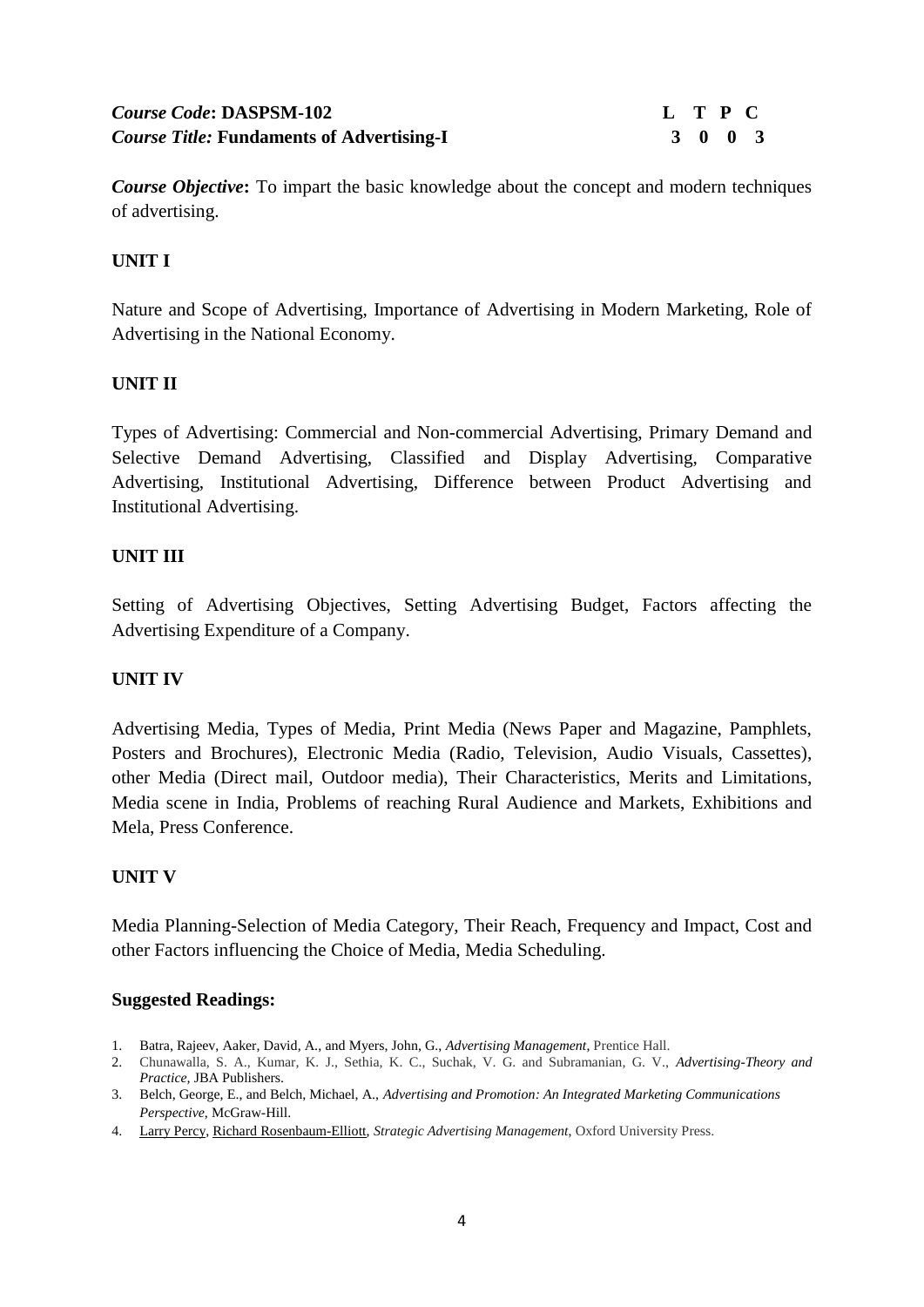# *Course Code***: DASPSM-103 L T P C**  *Course Title***: Personal Selling & Salesmanship 3 0 0 3**

*Course Objective***:** To familiarize the students with the different concepts of selling and salesmanship.

## **Unit I**

Nature and Importance of Personal Selling, Door-to-door Selling, Situations where Personal Selling is more effective than Advertising, Cost of Advertising vs. Cost of Personal Selling.

#### **Unit II**

A model of Selling, Types of Selling Situations, Type of Sales Persons, Type of Markets: Consumer and Industrial Markets, Their characteristics and Implications for the Selling Function.

#### **Unit III**

Process of Effective Selling, Prospecting, Pre-approach, Presentation and Demonstration, Handling Objections, Closing the Sale, Post-sale Activities, Qualities of successful Sales Person, with particular reference to Consumer Services.

#### **Unit IV**

Selling as a career, Advantages and Difficulties, Measures for making selling an Attractive Career, Distribution Network Relationship.

#### **Unit V**

Reports and Documents, Sales Manual, Order-book, Cash Memo, Tour Diary, Daily and Periodical Reports, Special Problems in selling in Rural areas.

- 1. Kotler, Philip and Armstrong, Gary, *principles of Marketing*, Prentice Hall.
- 2. Buskirk, *Selling: Principles and Practices*, McGraw-Hill.
- 3. Futrell, Charles, *Sales Management*, South-Western College.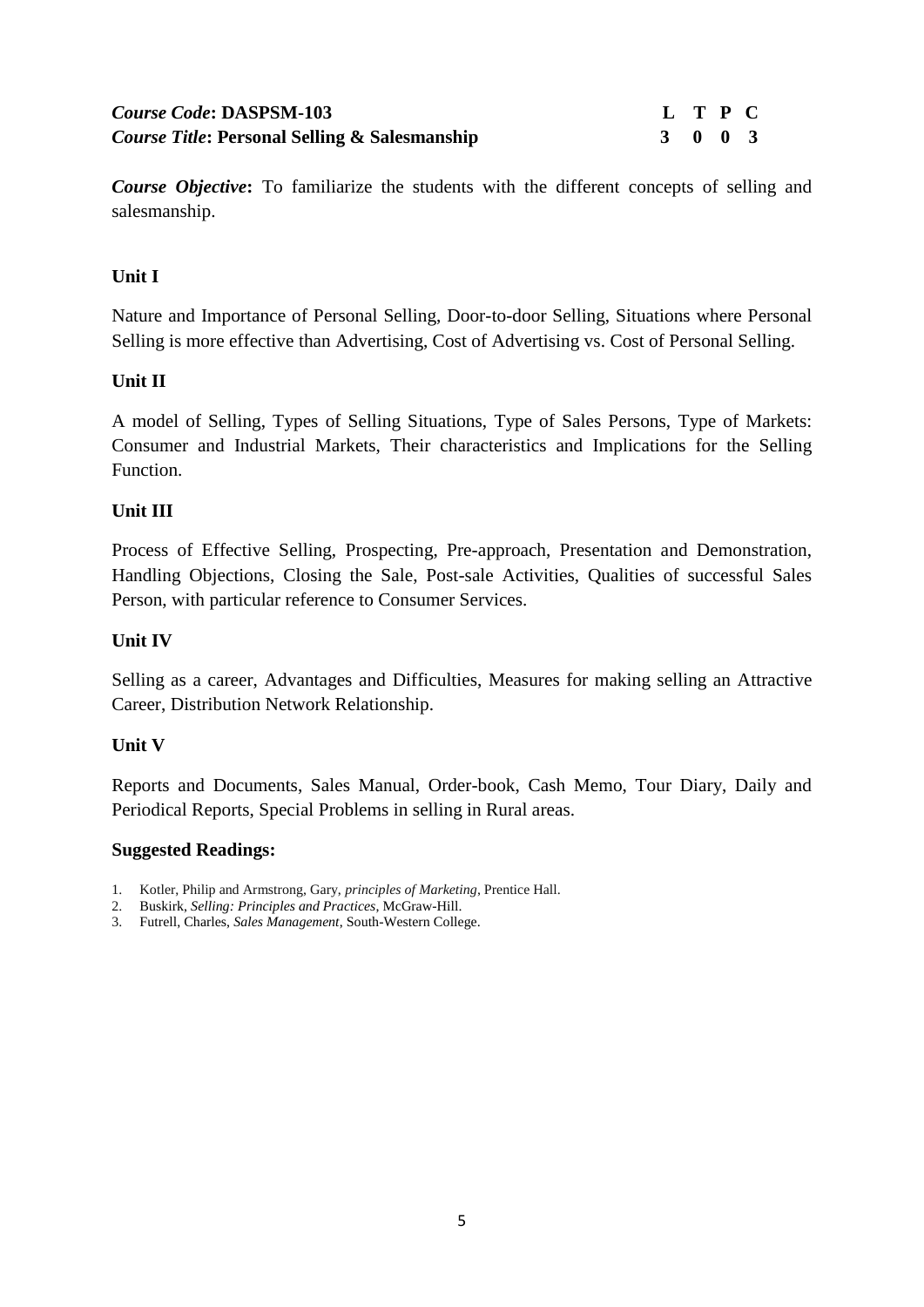# *Course Code***: DASPSM- 104 L T P C**  *Course Title***: Sales Promotion and Public Relations 3 0 0 3**

*Course Objective***:** To develop an understanding of the basic concept of sales promotion, its function and public relation.

## **Unit I**

Nature and Importance of Sales Promotion, its role in Marketing, Forms of Sales Promotion: Consumer-Oriented Sales Promotion, Trade-Oriented Sales Promotion and Sales-force Oriented Sales Promotion.

## **Unit II**

Major tools of Sales Promotion: Samples, Point-of-purchase sales Promotion, Displays and Demonstrations, Exhibitions and Fashion Shows, Sales Contests and Games of Chance or Skill, Lotteries, Gifts Offers, Premium and Free Goods, Price Packs, Rebates, Patronage Rewards.

#### **Unit III**

Conventions, Conferences and Trade shows, Specialties and Novelties, Developing a Sales Promotion Programme, Pre-testing, Implementing and Evaluating the Results and Making necessary Modifications.

## **Unit IV**

Public Relations: Meaning Features, Growing importance, Role in Marketing, Major tools of public Relations: News, Speeches, Special Events, Handouts and Leaflets, Audio-Visuals, Public Service Activities, Miscellaneous Tools.

#### **Unit V**

Ethical and Legal aspects of Sales Promotion and Public Relations.

- 1. Mckee, K. B., Richardson, Kathy, Hinton, Marcie and Lamb, Larry, F., *Applied Public Relations: Cases in Stakeholder Management (Routledge Communication Series),* Routledge.
- 2. Mehta, D.S., *A Handbook of Public Relations in India*, Allied Publishers.
- 3. Kotler, Philip and Armstrong, Gary, *principles of Marketing*, Prentice Hall.
- 4. Etzel, Walker, Stanton, Pandit, Ajay, Marketing, McGraw-Hill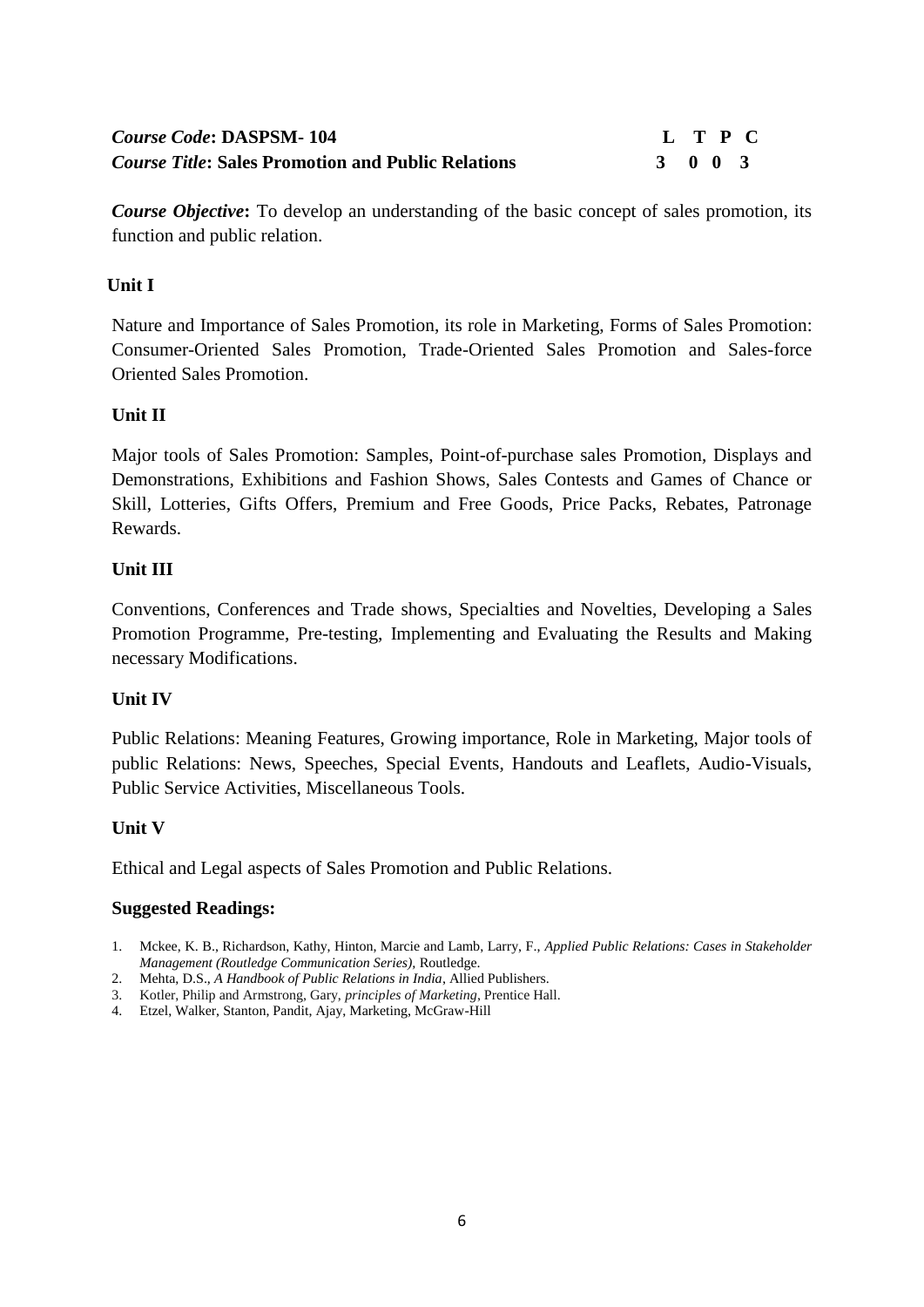| <b>Course Code: DASPSM-105</b>                        | L T P C |         |  |
|-------------------------------------------------------|---------|---------|--|
| <b>Course Title: Computer Application in Business</b> |         | 3 0 0 3 |  |

*Course Objective***:** To provide knowledge about basic components of a computer application in business and their significance, and hands on learning of applications various software.

#### **UNIT I**

Introduction to Computers: Definition, Generations, Memories and Classification of Computers, Hardware and Software Devices.

#### **UNIT II**

Introduction to MS Office: Special Emphasis on MS-Word and Power Point. MS WORD: MS Word Basics, Typing and Editing, Formating Text, Page Design and Layout, Mail Merge and Document Management, Table.

#### **UNIT III**

Power Point: Introduction to PowerPoint, Presentation Graphics, Creating and Presentation and Customising the slide show.

#### **UNIT IV**

Excel: Tabulation Graphics, Photoshop and their use in Mass Communication.

#### **UNIT V**

Introduction to Internet: Definition, Various activities on Internet, Tools and Services on Internet, Search Engines, Browsing the Internet and E-Mail.

#### **NOTE:**

The students shall be required to exhibit their proficiency in the use of MS Word, PowerPoint, Excel.

- 1. Bharihoke, Deepak, *Fundaments of Information Technology*, Excel Book.
- 2. Saxena, Sanjay, *A First Course in Computers,* Vikas Publishing House.
- 3. Fizgerald and Dennis, *Business Data Communication and Networking,* Wiley.
- 4. Rajaraman, V., *Analysis and design of information Systems,* PHI Learning.
- 5. Sadagopan, S., *Management Information Systems,* Pearson Education.
- 6. Laudon, Kenneth C., and Jane P. Laudon, *Management Information Systems,* Pearson Education.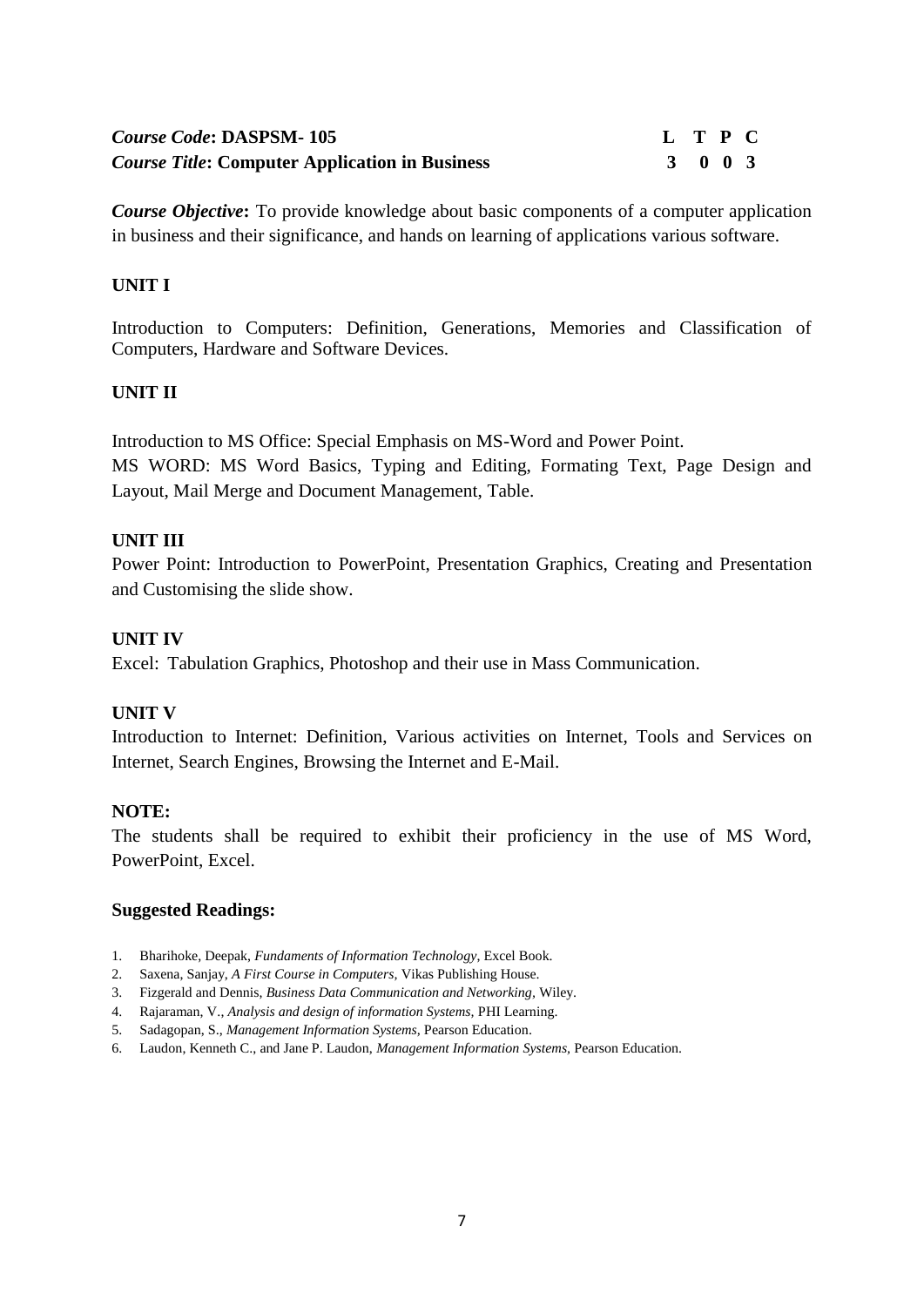*Course Code***: DASPSM- 106 L T P C**  *Course Title***:** Seminar 0 0 0 3

**The student shall give the seminar presentation on the various aspect of advertising, sales promotion and sales management.**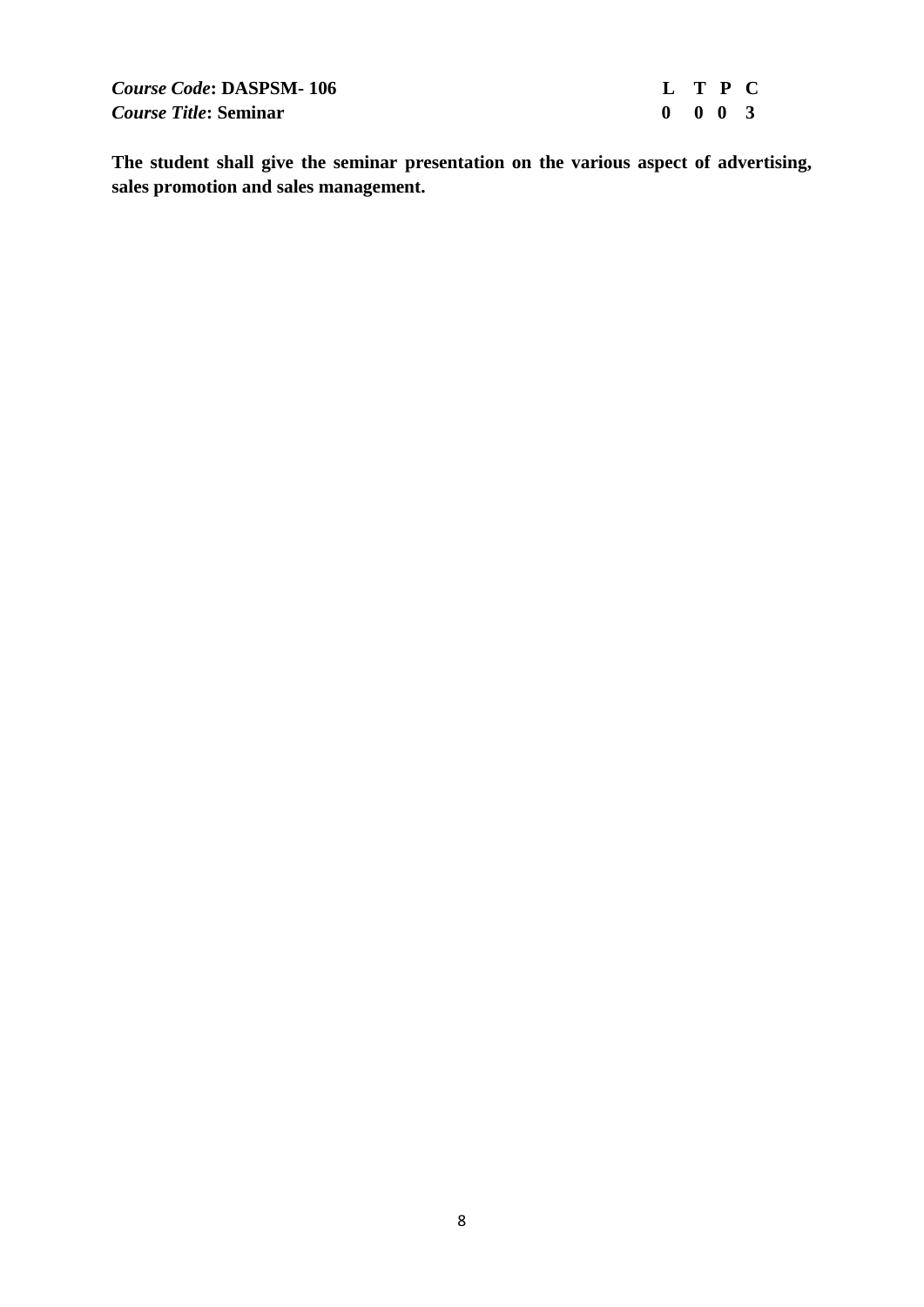# **Second Semester** *Course Code***: DASPSM-** 201 L T P C *Course Title***: Fundamentals of Advertising-II 3 0 0 3**

*Course Objective***:** To impart the basic knowledge about the concept and modern techniques of advertising.

# **UNIT I**

Creative Strategy-Selling Proposition, Core Concept and Message of Advertisement, Creative Process, Copy writing for different Media of Advertising, Copy Research, Motivational Approaches and Appeals, Advertising through Internet

## UNIT II

Introduction to Web Advertising, Elementary treatment of Computer Applications in Advertising, Evaluation of Advertising Effectiveness, Importance and Difficulties, Methods of Measuring Advertising Effectiveness, Pre-testing and Post-testing, Communication Effect, Sales Effect.

## **UNIT III**

Advertising Agencies, Their role and Importance in Advertising, Their organisation Patterns. Functions, Selection of Advertising Agency, Agency Commission and Fee.

## **UNIT IV**

Advertising Department, Its Functions and Organisation.

## **UNIT V**

Regulation of Advertising in India, Misleading and Deceptive Advertising and False Claims.

- 1. Batra, Rajeev, Aaker, David, A., and Myers, John, G., *Advertising Management*, Prentice Hall.
- 2. Chunawalla, S. A., Kumar, K. J., Sethia, K. C., Suchak, V. G. and Subramanian, G. V., *Advertising-Theory and Practice,* JBA Publishers.
- 3. Belch, George, E., and Belch, Michael, A., *Advertising and Promotion: An Integrated Marketing Communications Perspective*, McGraw-Hill.
- 4. [Larry Percy,](http://www.amazon.com/Larry-Percy/e/B000APFK0K/ref=dp_byline_cont_book_1) [Richard Rosenbaum-Elliott,](http://www.amazon.com/s/ref=dp_byline_sr_book_2?ie=UTF8&field-author=Richard+Rosenbaum-Elliott&search-alias=books&text=Richard+Rosenbaum-Elliott&sort=relevancerank) *Strategic Advertising Management*, Oxford University Press.
- 5. [Mohan,](http://www.amazon.com/s/ref=dp_byline_sr_book_1?ie=UTF8&field-author=Mohan&search-alias=books&text=Mohan&sort=relevancerank) *Advertising Management: Concepts and Cases*, McGraw-Hill.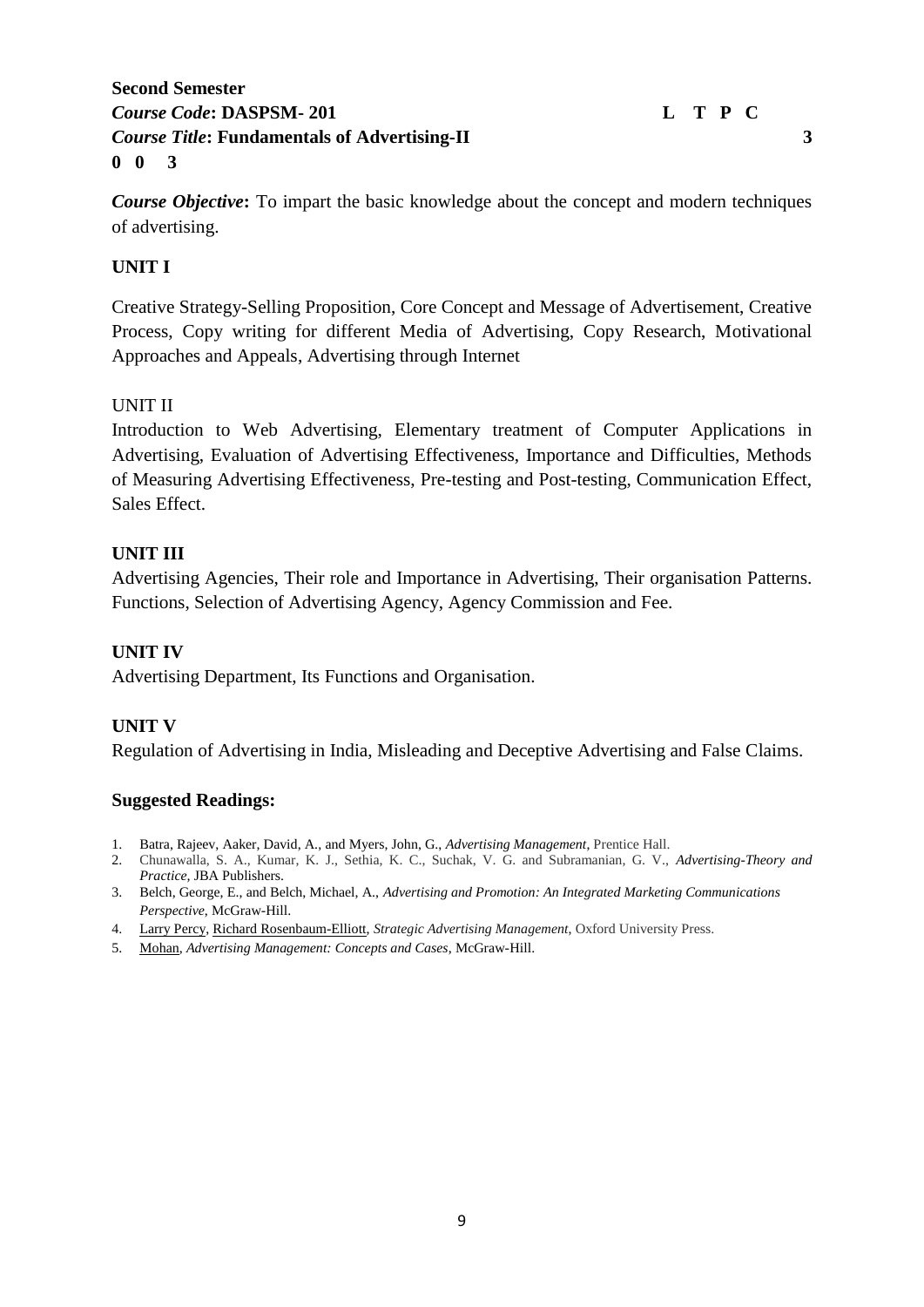| <b>Course Code: DASPSM-202</b>                          | L T P C |         |  |
|---------------------------------------------------------|---------|---------|--|
| <b>Course Title: Fundamentals of Marketing Research</b> |         | 3 0 0 3 |  |

*Course Objective***:** To impart basic knowledge about the concept and process of marketing research and its application in business decision making.

#### **UNIT I**

Introduction: Nature, Scope, Role and Limitations of Marketing Research, Marketing Research Process.

#### **UNIT II**

Research Methods and Research Design: Preliminary, Exploratory, Descriptive and Experimental, Research Design: Meaning, Purpose, Types, Problem and Hypothesis Formulation.

#### **UNIT III**

Sampling Techniques, Probability and Non-probability Sampling, Simple Random Sampling, Systematic, Stratified, Multi-Stage and Clustered Sampling, Judgement Sampling, Convenience Sampling, Sampling Size and Bias.

#### **UNIT IV**

Data Collection: Methods-Primary and Secondary, Questionnaire Preparation and Scales, Scaling Techniques-Likert, Semantic Differential, Classification, Tabulation and Editing.

#### **UNIT V**

Interpretation and Analysis of Data: Measurements of Central Tendency and Dispersion, Correlation Techniques, Testing of Hypothesis:  $\chi^2$ , t-test, F-test. An overview of Regression, Cluster Analysis and Factor Analysis, Preparation of Research Report: Format, Contents, points to be considered in preparation of an Effective Report.

- 1. Berry, G.C., *Marketing Research,* McGraw-Hill.
- 2. Sharma, K.R., *Research Methodology*, National Publisher.
- 3. Churchill, Gilbert, A., Brown, Tom, J. and Suter, Tracy, A., *Basic Marketing Research*, Cengage Learning.
- 4. Malhotra, Naresh, K. and Satyabhushan Dash, *Marketing Research: An Applied Orientation*, Pearson India.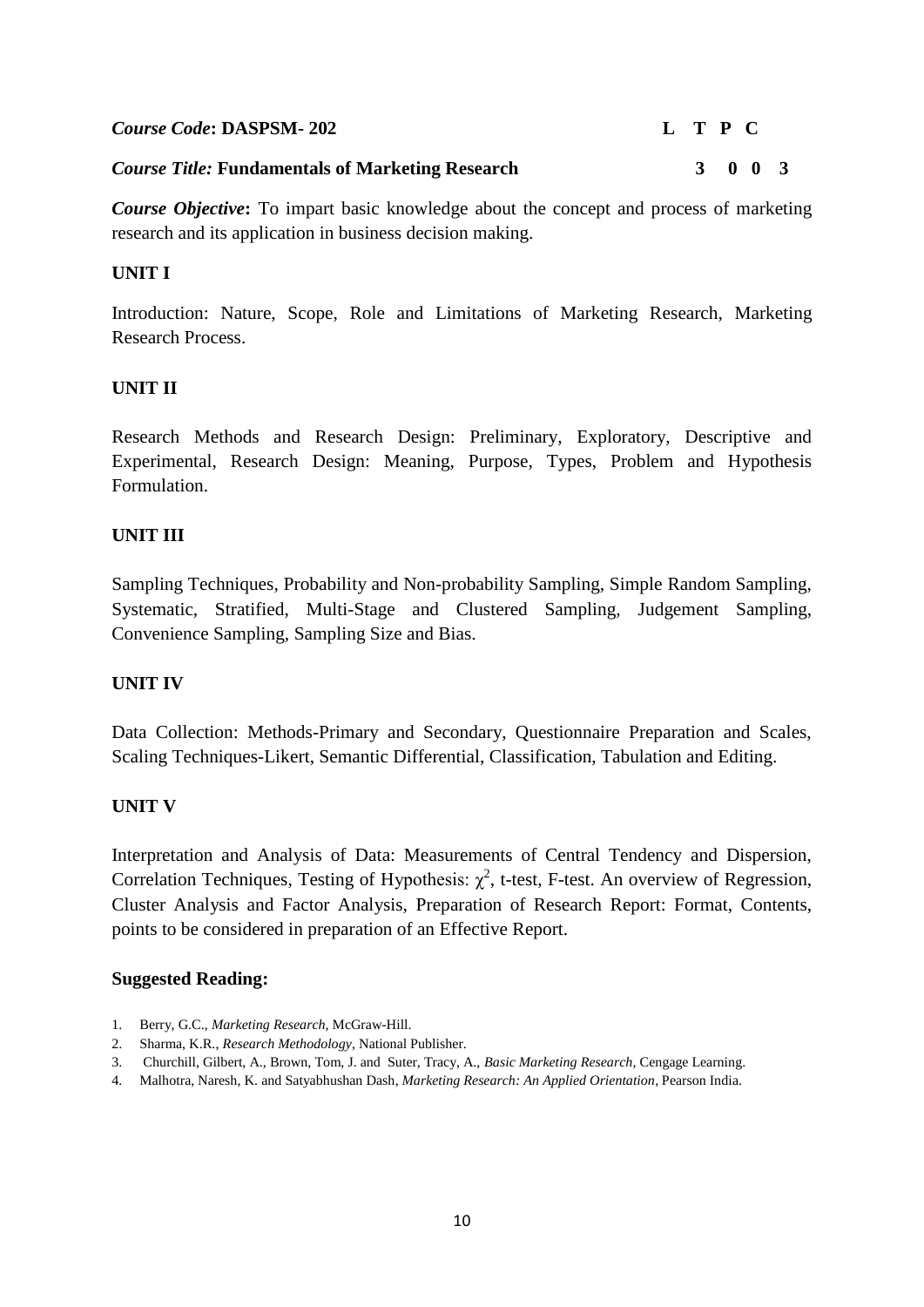#### *Course Title***: Management of the Sales-Force 3 0 0 3**

*Course Objective***:** To familiarize the students with the conceptual techniques of sales force in management.

## **UNIT I**

Sales Force: Importance of Sales-Force and its Management, Functions of Sales Manager.

## **UNIT II**

 Sales Force Planning: Recruitment and Selection, Training and Development, Motivation and Compensation, Performance Appraisal.

## **UNIT III**

Sales Organisation and Forecasting: Organization of the Sales Department, Geographic, Product Wise, Market-based, Sales Planning and Control: Market Analysis and Sales Forecasting, Methods of Sales Forecasting.

## **UNIT IV**

Sales budget: Importance, Process of Sales Budgeting, Uses of Sales Budget, Sales Territory: Considerations in allocation of Sales Territory, Sales Quota: Objectives, Principles of setting Sales Quota, Uses of Sales Quota.

## **UNIT V**

Sales and Cost analysis: Methods and Uses.

- 1. Spiro, Rosann, Stanton, William and Rich, Greg, Management of Sales Force, McGraw-Hill.
- 2. Cundiff, Steel and Giovanni, *Sales Management*, Prentice Hall.
- 3. Tosdal, Harry, R., Introduction to Sales Management, McGraw-Hill.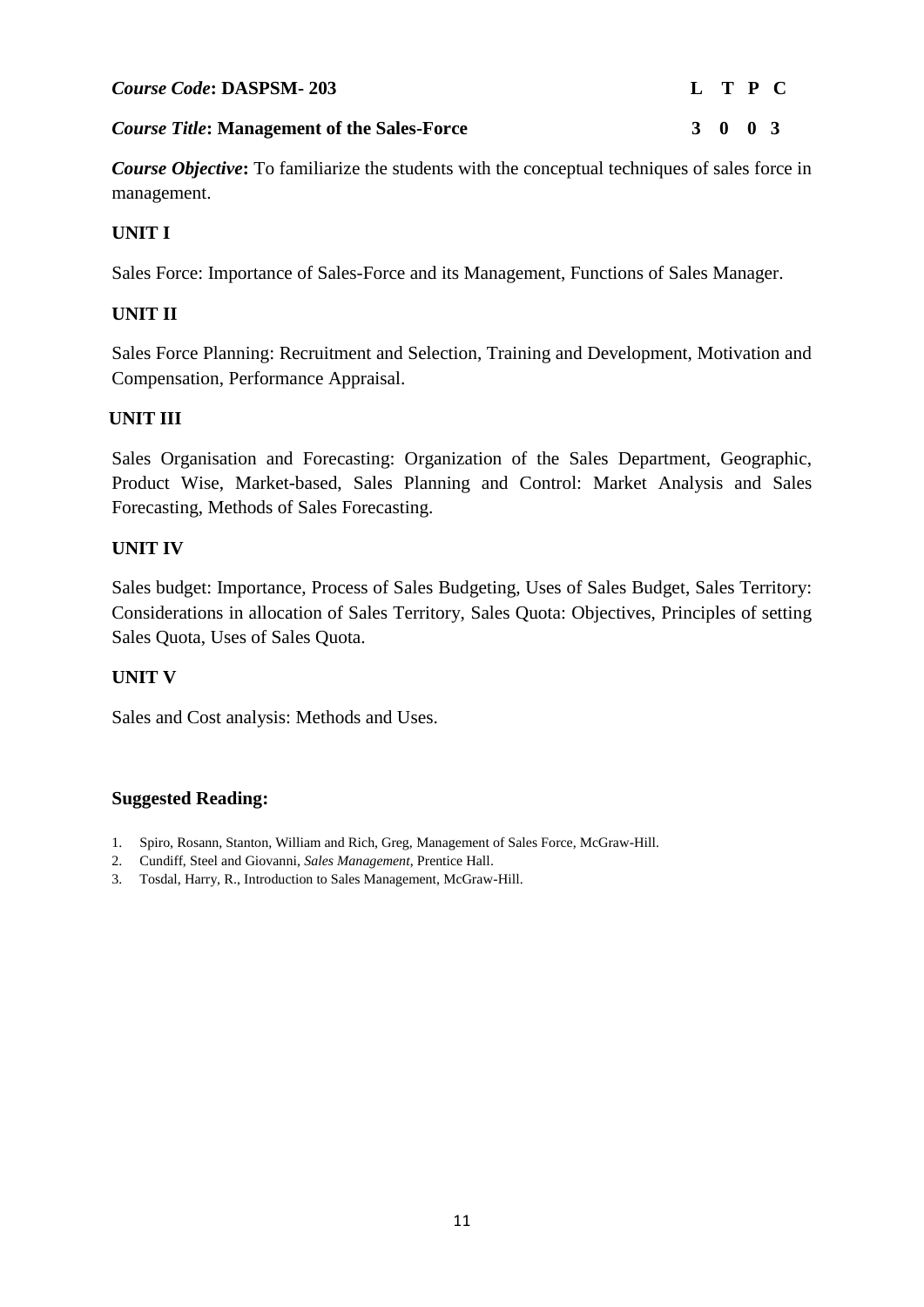#### *Course Code***: DASPSM- 204 L T P C**

## *Course Title***: Marketing of Services 3 0 0 3**

*Course Objective***:** To impart knowledge of various techniques of service marketing and CRM principles.

# **Unit I**

Introduction to Services Marketing: Services as a Marketing Concept, Factors for the growth of Service Sector, Characteristics of Services, Dimensions of Services, Classification of Services, Managing Customer Expectations: Level of Expectations, Zone of Tolerance, Segmentation, Targeting and Positioning of Service.

## **Unit II**

Services Marketing Mix: (a) Product: Service Package, Core and Supplementary Services, Product Levels, Service Levels and Delivery, (b) Price: Pricing Concepts and Issues in Pricing, Pricing Policy, Pricing approaches, Price and Customer values,

## **Unit III**

Promotion: Internal and External Communication, Issues in Services Promotion, Place: Service Distribution, Channel Options, Service Distribution Strategy.

## **Unit IV**

Service Design: Essentials of a Service System, Components of Services, Designing the Service Package, Front office Interface, Back Office Interface, Operations System, Service Delivery System, Customer Satisfaction and Conflicts, Service Recovery System, Service Quality, Concept of Service Quality, Measuring Service Quality, SERVQUAL System, Emerging trends, Principal driving forces in Global Marketing of Services, Key decisions in Global Marketing, Services Strategy and Organizing for Global Marketing.

## **Unit V**

Marketing of Financial and Hospitality Services: Application of the component of Marketing of Services in Marketing of Financial, Tourism, Travel and Transport Services.

- 1. Zeithaml, Gremler, Bitner, and Pandit, Ajay, *Services Marketing*, McGraw-Hill.
- 2. Lovelock, *Services Marketing: People, Technology and Strategy*, Pearson Education.
- 3. Baron, S. and Harris, K., *Services Marketing: Text and Cases*, Palgrave.
- 4. Nargundkar, Rajendra*, Services Marketing: Text and Cases*, McGraw-Hill.
- 5. Verma, V., Harsh, *Services Marketing: Text and Cases*, Pearson Education.
- 6. Rao, Mohana, Rama, *Services Marketing,* Pearson Education.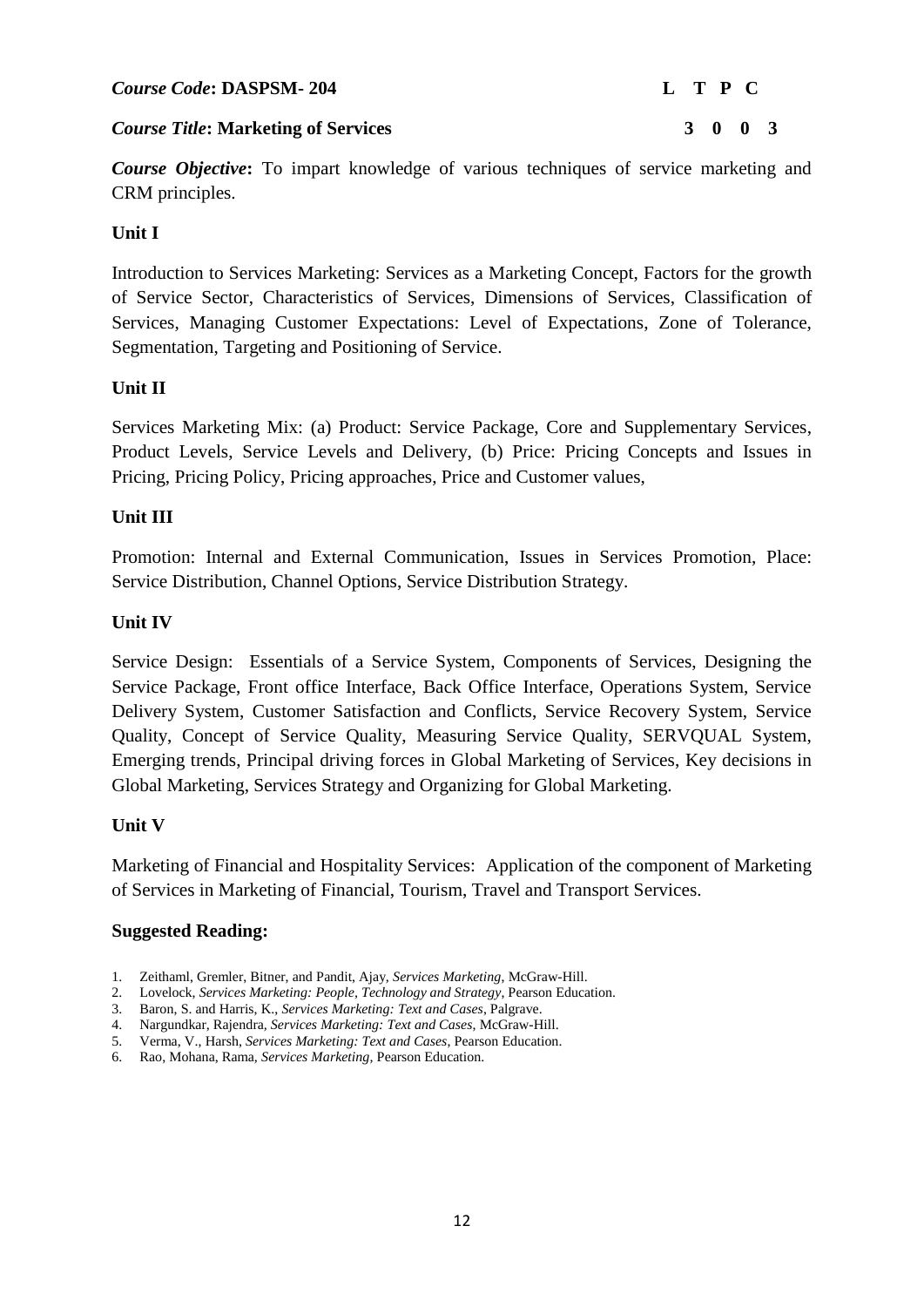#### *Course Code***: DASPSM- 205 L T P C**

#### *Course Title***:** Training and Project Work 0 0 0 2

*Course Objective***:** To familiarize student with professional knowledge and practice of advertising, sales promotion and sales management.

The project should be an original work based on the training. Students shall be required to submit the project report at least 30 days before the commencement of the University examinations. The project report shall be assessed externally.

| <b>Course Code: DASPSM-206</b> | L T P C                     |  |  |
|--------------------------------|-----------------------------|--|--|
| <i>Course Title:</i> Viva voce | $0 \quad 0 \quad 0 \quad 2$ |  |  |

**Viva voce shall be based on the course curriculum of the programme.**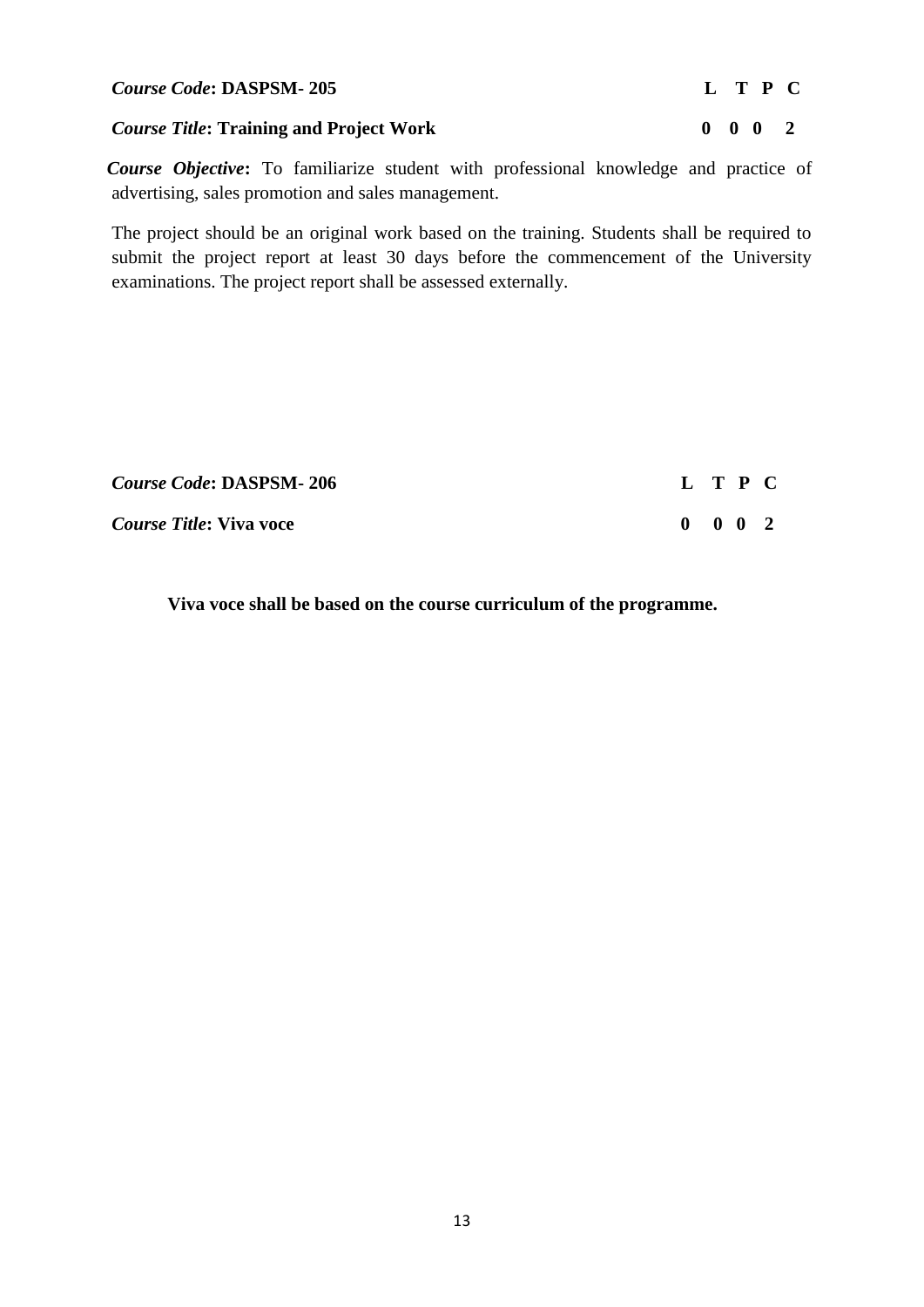# **ORDINANCES AND SYLLABUS FOR POST GRADUATE DIPLOMA IN BUSINESS ADMINISTRATION (PGDBA)**

# **ORDINANCES**

- 1. There shall be a one year full-time Post Graduate Diploma Course in Business Administration consisting of two semesters namely P.G. Diploma in Business Administration (PGDBA).
- 2. The course shall be open to those students who have passed Bachelors Degree in any discipline with a minimum of 40% in aggregate from any University established by law in India.
- 3. The candidate seeking admission to the course shall be selected on the basis of a written test cum interview conducted by the University.
- 4. The number of seats for the diploma course shall be 30 (Thirty). (Application from employed candidates shall not be entertained unless duly sponsored by industrial corporations, and allowed paid leave for one whole session).
- 5. The course shall be of the duration of one academic session consisting two semesters.
- 6. The maximum marks of each paper shall be 100 out of which 40 marks for internal assessment and 60 marks for End-Semester examination. Other rules and regulation shall be as laid down in the structure of Master's program. Students are requested to go through ordinances of University relating to choice based credit system in detail. These ordinances are available on the official website of H N B Garhwal University Srinagar Garhwal. [\(www.hnbgu.ac.in\)](http://www.hnbgu.ac.in/)
- 7. The scheme of the course is as under: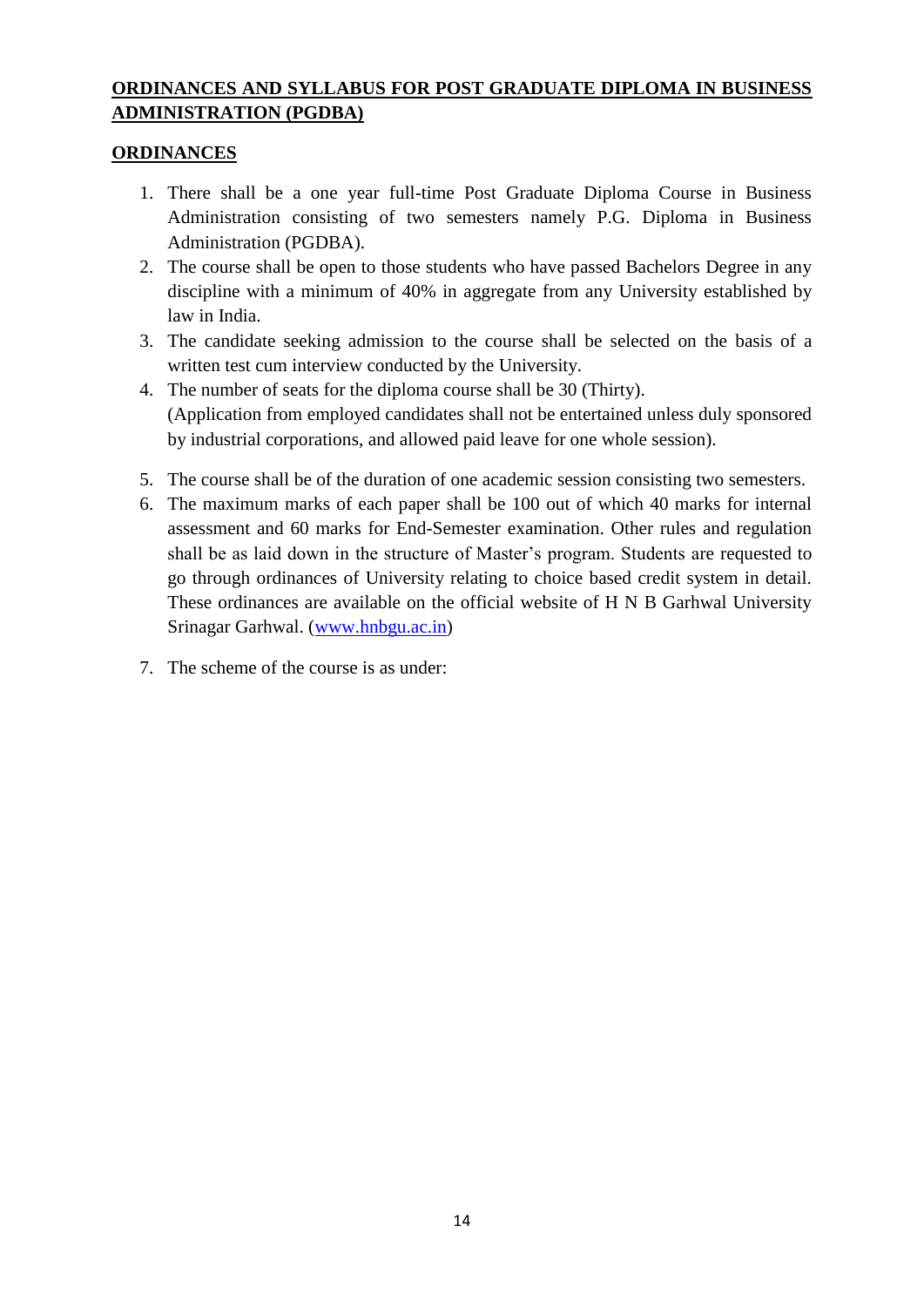# **POST GRADUATE DIPLOMA IN BUSINESS ADMINISTRATION (PGDBA) One-year (Two-Semester) Programme**

| (DCIIICSICI 1)       |                    |                                 |                |                |                |                |  |  |
|----------------------|--------------------|---------------------------------|----------------|----------------|----------------|----------------|--|--|
| S.                   | <b>Course Code</b> | <b>Course Name</b>              | <b>Periods</b> |                | <b>Credits</b> |                |  |  |
| No.                  |                    |                                 | L              | T              | P              |                |  |  |
|                      | PGDBA-101          | <b>Organisational Behaviour</b> | $\overline{4}$ | $\Omega$       | $\Omega$       | $\overline{4}$ |  |  |
| $\overline{2}$       | PGDBA-102          | <b>Business Environment</b>     | $\overline{4}$ | $\Omega$       | $\theta$       | $\overline{A}$ |  |  |
| 3                    | PGDBA-103          | <b>Financial Management</b>     | $\overline{A}$ | $\Omega$       | $\theta$       | $\overline{A}$ |  |  |
| 4                    | PGDBA-104          | <b>Marketing Management</b>     | $\overline{4}$ | $\Omega$       | $\Omega$       | $\overline{4}$ |  |  |
| 5                    | PGDBA-105          | <b>Human Resource</b>           | $\overline{4}$ | $\theta$       | $\Omega$       | 4              |  |  |
|                      |                    | Management                      |                |                |                |                |  |  |
| 6                    | PGDBA-106          | <b>Statistical Analysis</b>     | $\overline{A}$ | $\overline{0}$ |                | $\overline{A}$ |  |  |
| <b>Total Credits</b> |                    |                                 |                |                |                | 24             |  |  |

**(Semester I)**

# **POST GRADUATE DIPLOMA IN BUSINESS ADMINISTRATION (PGDBA) One-year (Two-Semester) Programme**

#### **(Semester II)**

| S.                   | <b>Course Code</b> | Course Name                        | <b>Periods</b> |                |                | <b>Credits</b> |
|----------------------|--------------------|------------------------------------|----------------|----------------|----------------|----------------|
| No.                  |                    |                                    | L              | T              | P              |                |
| 1                    | PGDBA-201          | <b>Management Accounting</b>       | $\overline{A}$ | $\Omega$       | $\Omega$       | $\overline{4}$ |
| $\overline{2}$       | PGDBA-202          | Corporate Governance and           | $\overline{4}$ | $\overline{0}$ | $\Omega$       | $\overline{4}$ |
|                      |                    | <b>CSR</b>                         |                |                |                |                |
| 3                    | PGDBA-203          | <b>Fundamentals of Computer</b>    | 4              | $\Omega$       | $\Omega$       | $\overline{4}$ |
| $\overline{4}$       | PGDBA-204          | Project Report                     | $\Omega$       | $\Omega$       | $\Omega$       | $\overline{A}$ |
| 5                    | PGDBA-205          | Financial<br><b>Markets</b><br>and | $\overline{4}$ | $\theta$       | $\overline{0}$ | 4              |
|                      |                    | Institutions                       |                |                |                |                |
| 6                    | PGDBA-206          | Seminar and comprehensive          | $\theta$       | $\overline{0}$ | $\overline{0}$ | $\overline{4}$ |
|                      |                    | Viva voce                          |                |                |                |                |
| <b>Total Credits</b> |                    |                                    |                |                |                | 24             |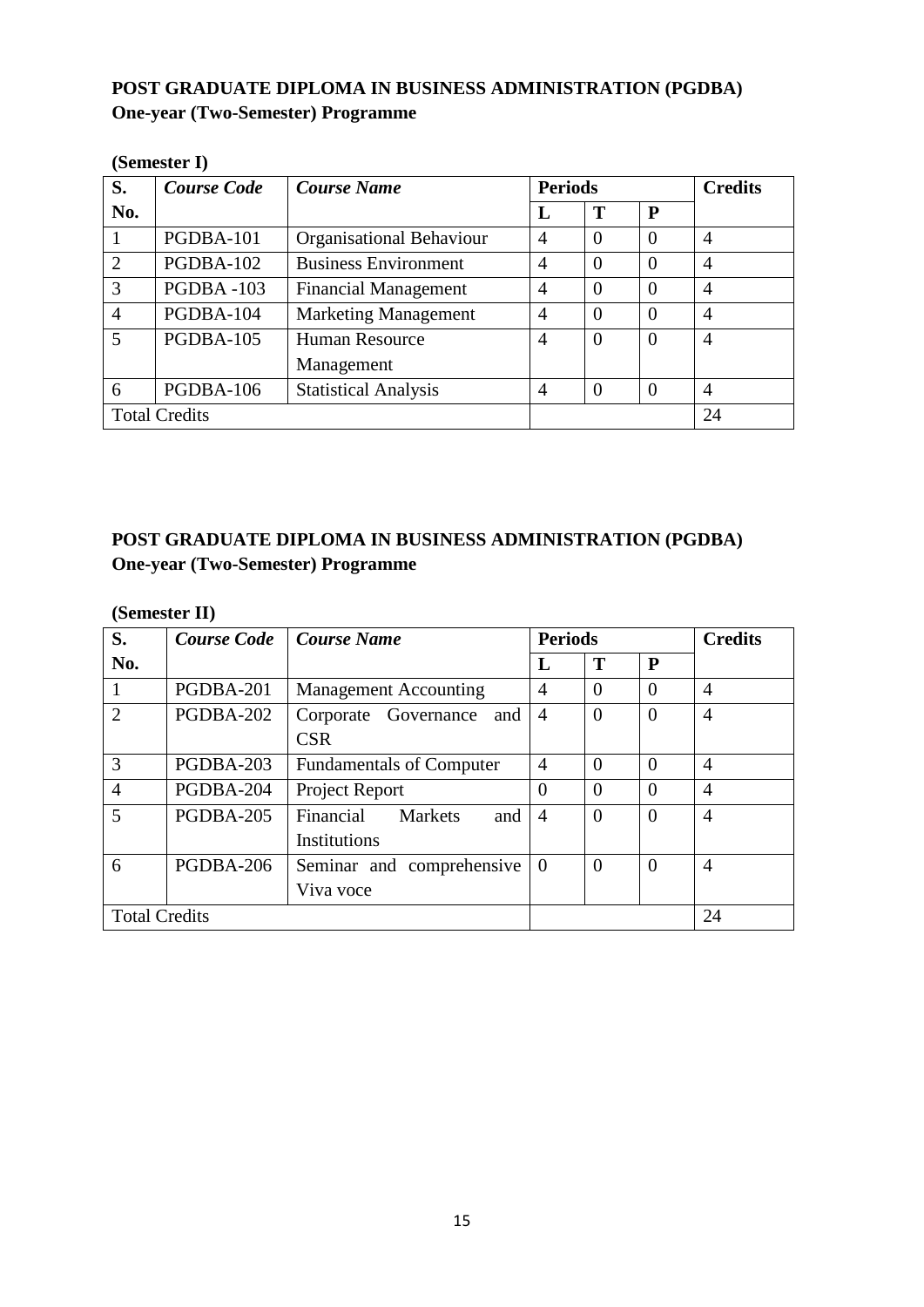# **Semester First** *Course Code***: PGDBA-101 L T P C** *Course Title***:** Organisational Behaviour 4 0 0 4

*Course Objective***:** To enable students to understand the basic principle of management in organisational decision making.

## **UNIT I**

Basic Principles of Management, Major contributors to Management Thought, Management Process, Organisation-Meaning, Structure and Process of Organisation, Types of Organisation, Dimensions of Organisational Behaviour.

## **UNIT II**

Organisational Decision-making, Communication in Organisation.

## **UNIT III**

Theories of Motivation, Theories of work-group behaviour-Transactional Analysis and Conflict.

#### **UNIT IV**

Leadership-Styles and Theories.

#### **UNIT V**

Organisational Change and Development.

- 1. Robbins, S. P., Judge, T. A., Vohra, Niharika, *Organizational Behavior*, Pearson Education.
- 2. Luthans, Fred, *Organizational Behavior,* McGraw-Hill.
- 3. Pareek, Udai, *Understanding Organizational Behavior*, Oxford University Press.
- 4. Newstorm, John, *Human Behavior at Work*, McGraw-Hill.
- 5. McShane, Steven L., Mary, Von Glinow and Radha, R. Sharma*, Organizational Behavior*, McGraw-Hill.
- 6. Singh, Kavita, *Organization Behavior: Text and Cases*, Pearson Education.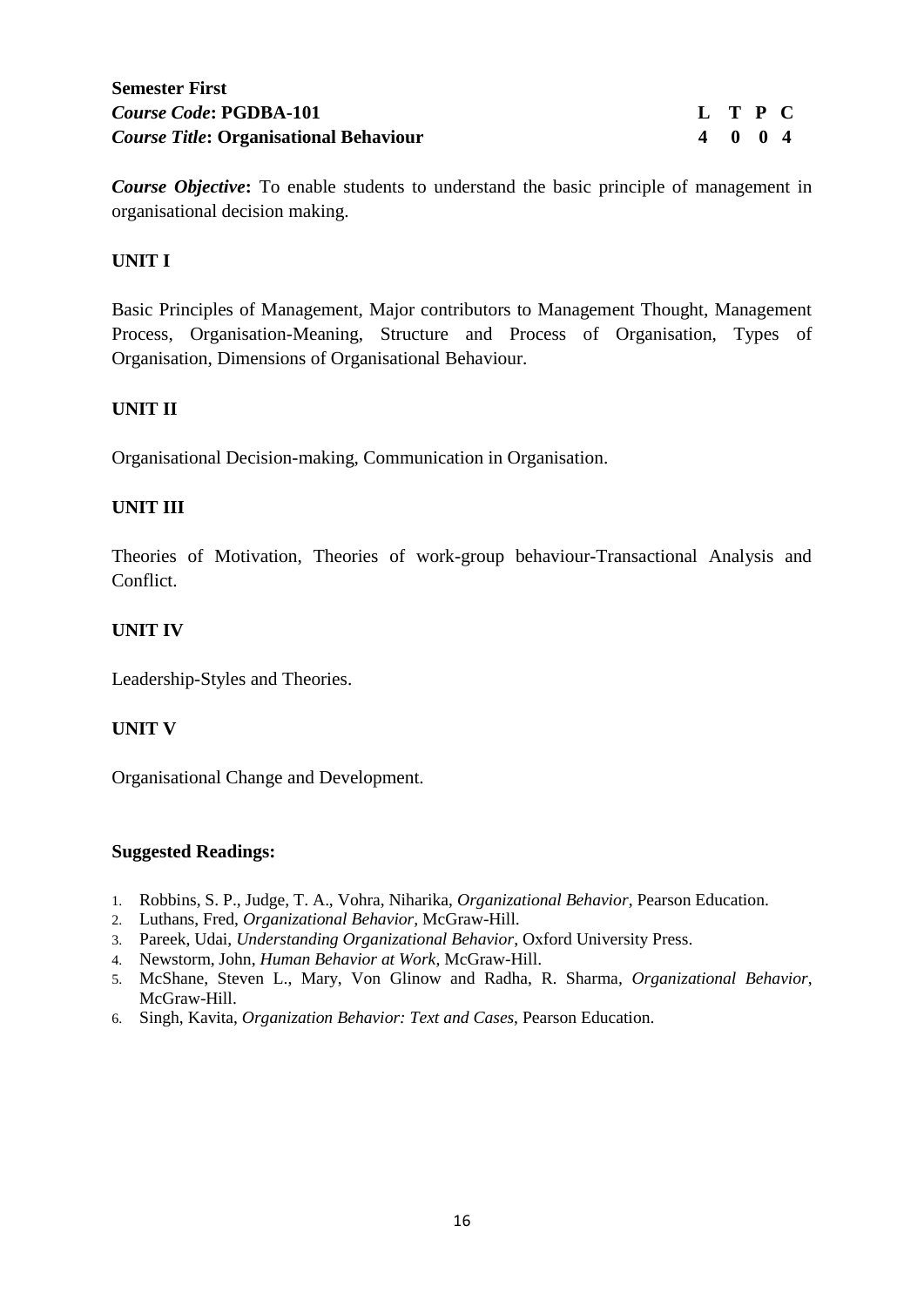# *Course Code***: PGDBA-102 L T P C** *Course Title***: Business Environment 4 0 0 4**

*Course Objective***:** To develop an understanding about the basic business environment concepts in the country and at the global level.

## **Unit I**

Theoretical Framework of Business Environment: Concept, Significance and Nature of Business Environment, Elements of Environment Micro and Macro, Techniques of Environmental Scanning and Monitoring.

#### **Unit II**

Economic Environment of Business: Significance and Elements of Economic Environment, Economic System and Business Environment, Economic Planning in India, Government Policies, Industrial Policy, Fiscal Policy, Monetary Policy, EXIM Policy.

#### **Unit III**

New Economic Policy: Privatization, Liberalization and Globalization and their Implications for Indian Business, MNCs.

#### **Unit IV**

Political and Legal Environment of Business: Critical elements of Political Environment, Government and Business, Competition Act 2002, FEMA and Consumer Protection Act.

#### **Unit V**

Technological Environment: Factors Influencing Technological Environment, Role and Impact of Technology on Business, Transfer of Technology-Channels, Methods and Limitations.

- 1. Adhikary, M., *Economic Environment of Business*, S Chand.
- 2. Ashwathappa, K., *Legal Environment of Business*, Himalaya Publication.
- 3. Cherunilam, Francis*, Business Environment,* Himalaya Publishing House.
- 4. Palmer, Adrian and Hartley, Bob, *The Business Environment*, McGraw-Hill.
- 5. Dhingra, I. C., *Indian Economy: Environmental and Policy*, S Chand.
- 6. Mishra, S.K. and Puri, V. K., *Economic Environment of Business*, Pearson Education.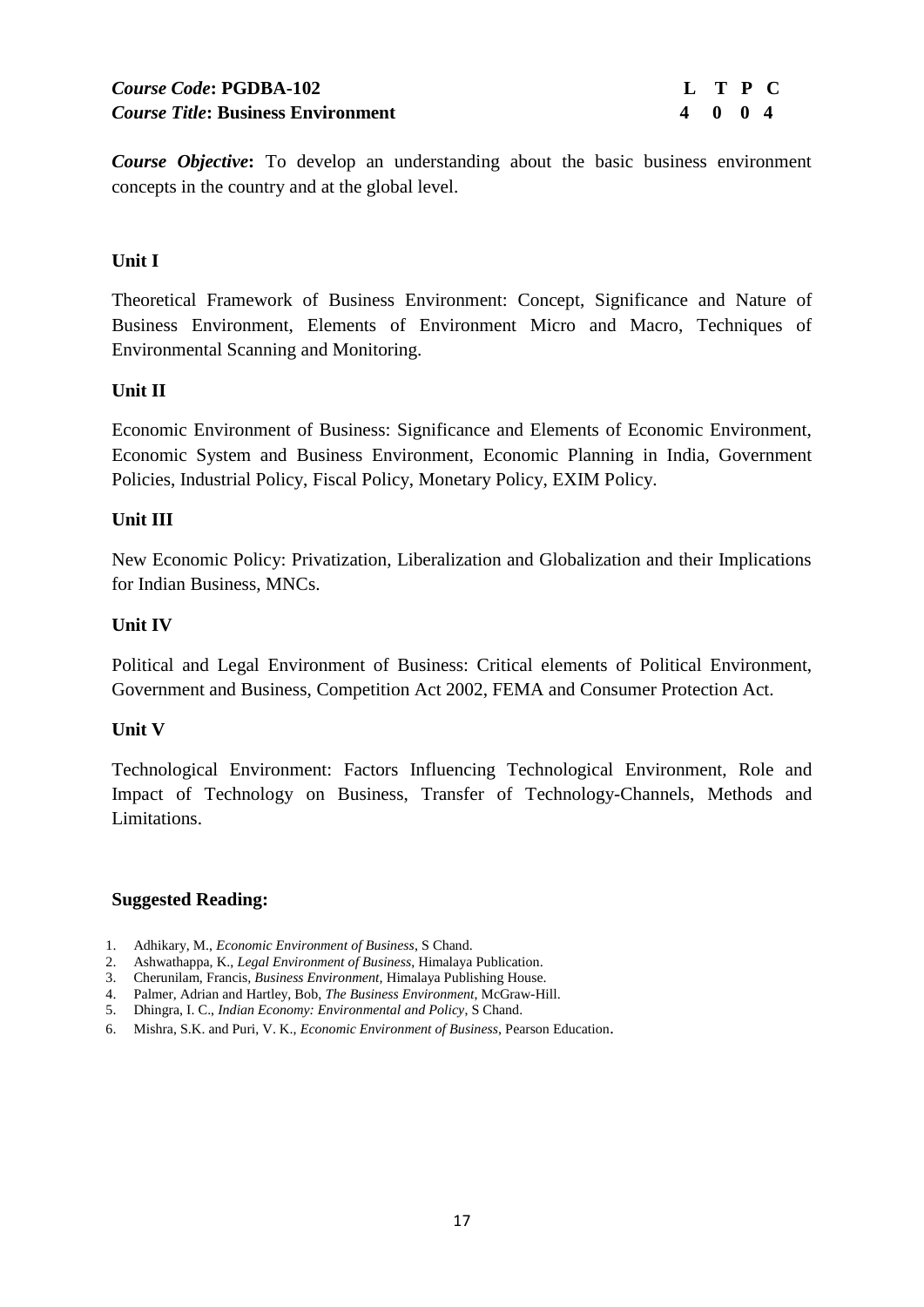#### *Course Code***: PGDBA-103 L T P C**

*Course Objective*: To familiarize students with financial management concept and its accounting treatment.

## **UNIT I**

Financial Management: Nature, Objectives and Scope, Modern Concept of Finance, Financial Decision-Types of Financial Decisions, Role of Finance Manager, Risk Return Framework for Financial Decision-making, Time value of money.

## **UNIT II**

Capital Budgeting: Nature of Investment Decisions, Investment Evaluation Criteria, Payback Period, Accounting Rate of Return, Net Present Value, Internal Rate of Return, Profitability Index: NPV and IRR Comparison.

## **UNIT III**

Cost of Capital and Financing Decision: Sources of Long-term Financing Estimation of components of Cost of Capital, Methods for Calculating Cost of Equity Capital, Cost of Retained Earnings, Cost of Debt and Cost of Preference Capital, Weighted Average Cost of Capital (WACC) and Marginal Cost of Capital. Capital Structure-Theories of Capital Structure (Net Income, Net Operating Income, MM Hypothesis, Traditional Approach), Operating and Financial Leverage, Determinants of Capital Structure.

## **UNIT IV**

Dividend Decision-Theories for Relevance and Irrelevance of Dividend Decision for Corporate valuation, Cash and Stock Dividends and Dividend Policies in Practice.

## **UNIT V**

Working Capital Decisions: Concepts of Working Capital, The Risk-Return Trade-off, Sources of short-term Finance, Working Capital Estimation, Cash Management, Receivables Management, Inventory Management and Payables Management.

- 1. James Van Horne and Wachowich, *Fundamentals of Financial Management*, Pearson Education
- 2. Joy, O.M., *Introduction to Financial Management*, Homewood-Irwin.
- 3. Khan and Jain, *Financial Management Text and Problems*, McGraw-Hill.
- 4. Pandey, I. M., *Financial Management*, Vikas Publications.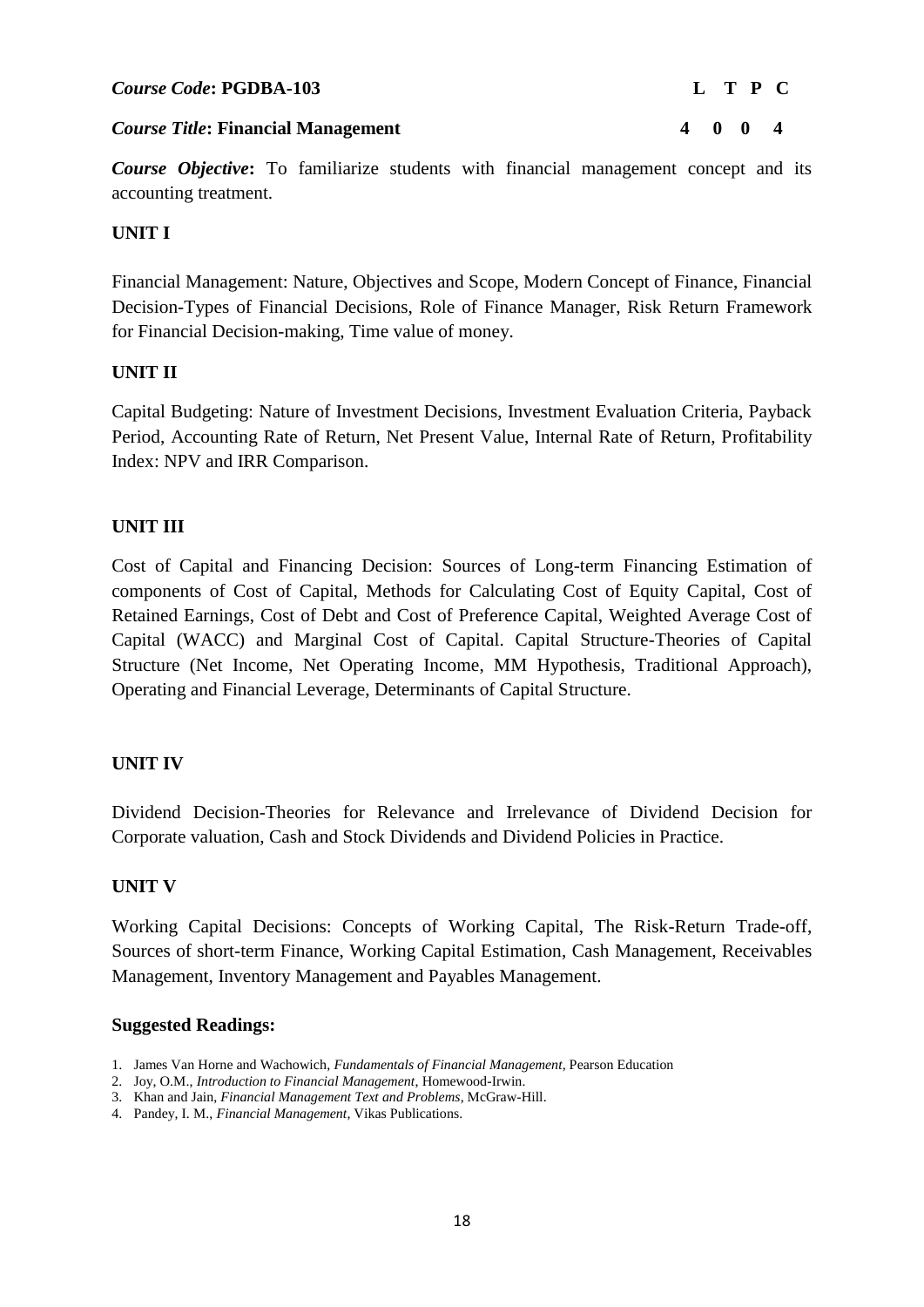*Course Objective***:** To develop understanding of the basic concept of marketing, its functions and its relevance for managers.

#### **Unit I**

Marketing Concept: Marketing Management, Nature and Scope, Evolution of Marketing, Selling vs Marketing, CRM, Emerging role of Marketing, Marketing Mix, Marketing Environment: Concept, Need for study, Major elements and their impact on Marketing Decisions.

#### **Unit II**

Consumer Behaviour: Consumer vs. Organizational/Industrial Buyer, Determinants of Consumer Behaviour, Theories of Consumer Behaviour, Various buying roles in Family, Types of Buying Behaviour, Consumer Decision-making process in Buying, Market Segmentation: Nature and Importance of Segmentation, Pre-requisites for effective Segmentation, Bases of Segmenting Consumer Markets, Market Selection Strategies, Positioning.

#### **Unit III**

Product Decisions: Concept of Product, Classification of Products, Product Line and Product Mix, Branding, Packaging and Labelling, Customer Services, Development of New Product, Product Life Cycle, the New Product (Consumer), Adoption Process.

#### **Unit IV**

Price Decisions: Pricing as a Marketing variable-its role and importance, Price vs. Non-price Competition, Factors Influencing Price Determination, Price setting in Practice, Price Policies and Strategies, Distribution Channels and Physical Distribution Decisions: Why are Marketing Intermediaries used? Marketing Channel Functions, Selecting Channels Distribution, Determining the Intensity of Distribution, Channel Management Decisions- Selection, Motivation and Evaluation of Individual Middlemen, Manufacturer- Distribution Relationship, Retailing and Wholesaling, Logistics of Distribution.

#### **Unit V**

Promotion Decisions: Nature; Objectives and Importance of Promotion, Communication Process, Promotion Mix and Methods, Advertising, Personal Selling, Public Relations and Sales Promotion, Legal, Ethical and Social Aspects of Marketing: Consumerism, Consumer Protection measure in India, Recent Developments in Consumer Protection in India.

- 1. Kotler, Philip and Armstrong, Gray, *Principles of Marketing*, Prentice-Hall.
- 2. Kotler Philip, *Marketing Management: Analysis, Planning, Implementation and Control*, Prentice-Hall.
- 3. Ramaswami, V.S. and Namakumari, S, *Marketing Management*, MacMillan India.
- 4. Stanton, William J. and Charles Futrell, *Fundamentals of Marketing*, McGraw-Hill.
- 5. Etzel, Walker, Stanton and Ajay Pandit, *Marketing: Concepts and Cases*, McGraw-Hill.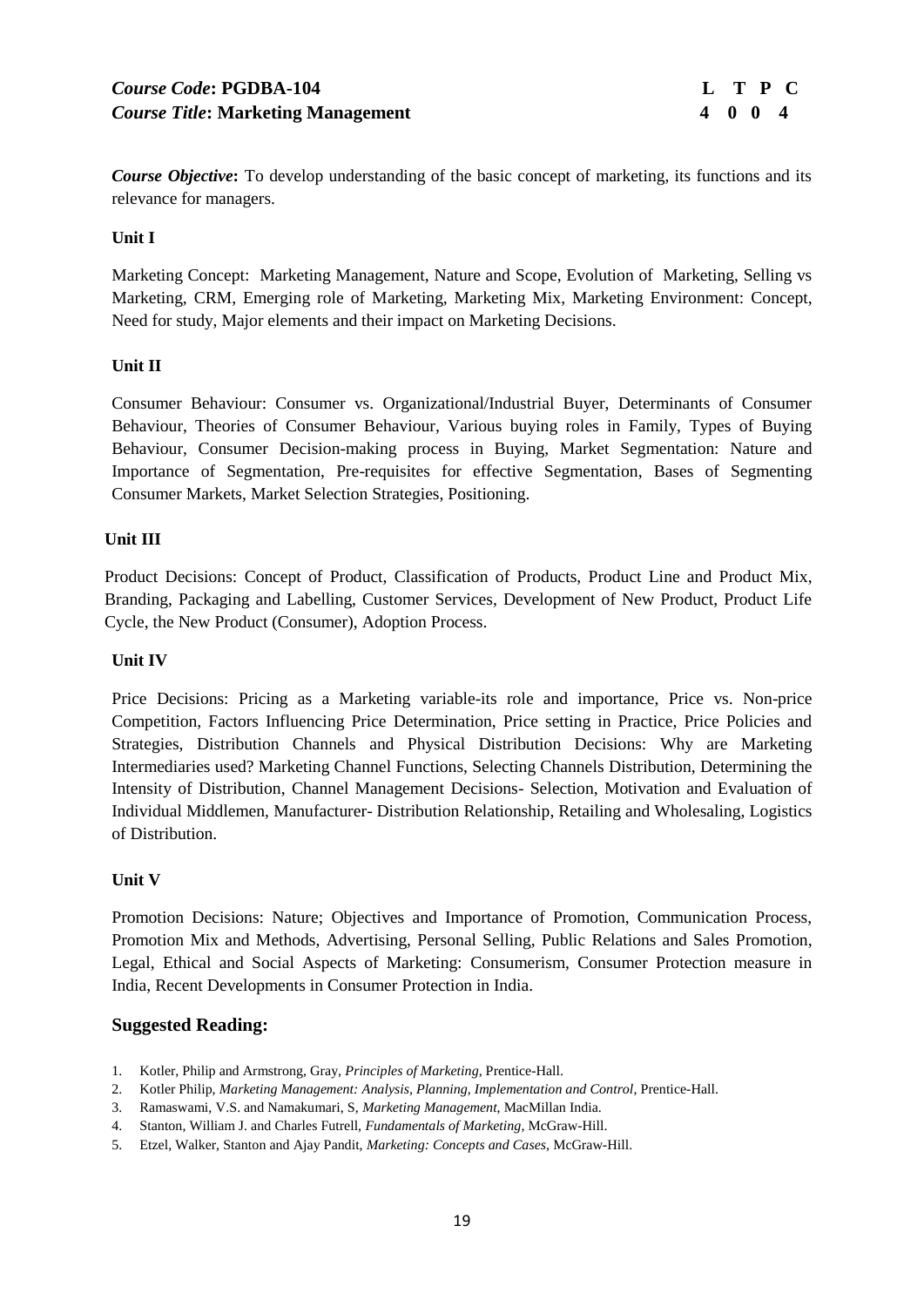# *Course Code***: PGDBA-105 L T P C** *Course Name*: Human Resource Management 4 0 0 4

*Course Objective***:** To familiarize the students with theories, techniques HRM and manpower planning.

# **UNIT I**

Introduction: Nature, Scope and Significance of Human Resource Management.

## **UNIT II**

Man-power Planning, Assessing the Need, Recruitment, Selection, Induction and Training.

## **UNIT III**

Wage and Salary Administration-Methods of Wage Payment, Provisions of minimum wages Act, Incentive plans. Performance Appraisal: Job Description, Analysis and Evaluation, Transfer and Promotion.

#### **UNIT IV**

Employee Motivation and Morale, Job Rotation, Job Enlargement and Enrichment, Absenteeism and Labour Turnover.

#### **UNIT V**

Industrial Relations in India: Industrial Dispute and their Settlement, Collective Bargaining, Grievance Handling Machinery, Role of Trade Unions in the maintaining of Industrial Peace, Worker"s Participation in Management in India.

- 1.Dessier, Gary and Biju Varkkey, *Human Resource Management*, Pearson Education.
- 2.Gomez-Mejia, et al., *Managing Human Resources*, Pearson Education.
- 3.Ivancevich, *Human Resource Management*, McGraw-Hill.
- 4.. Decenzo, David, S. and Robbins, Stephen P., *Personal/ Human Resource Management*, Prentice Hall.
- 5.Pattanayak, Biswajeet, *Managing Human Resources*, Prentice Hall.
- 6.Aswathappa, K., *Human Resource and Personnel Management*, McGraw-Hill.
- 7.Dwivedi, R. S., *Managing Human Resources in Indian Enterprises*, Galgotia Publishing Co.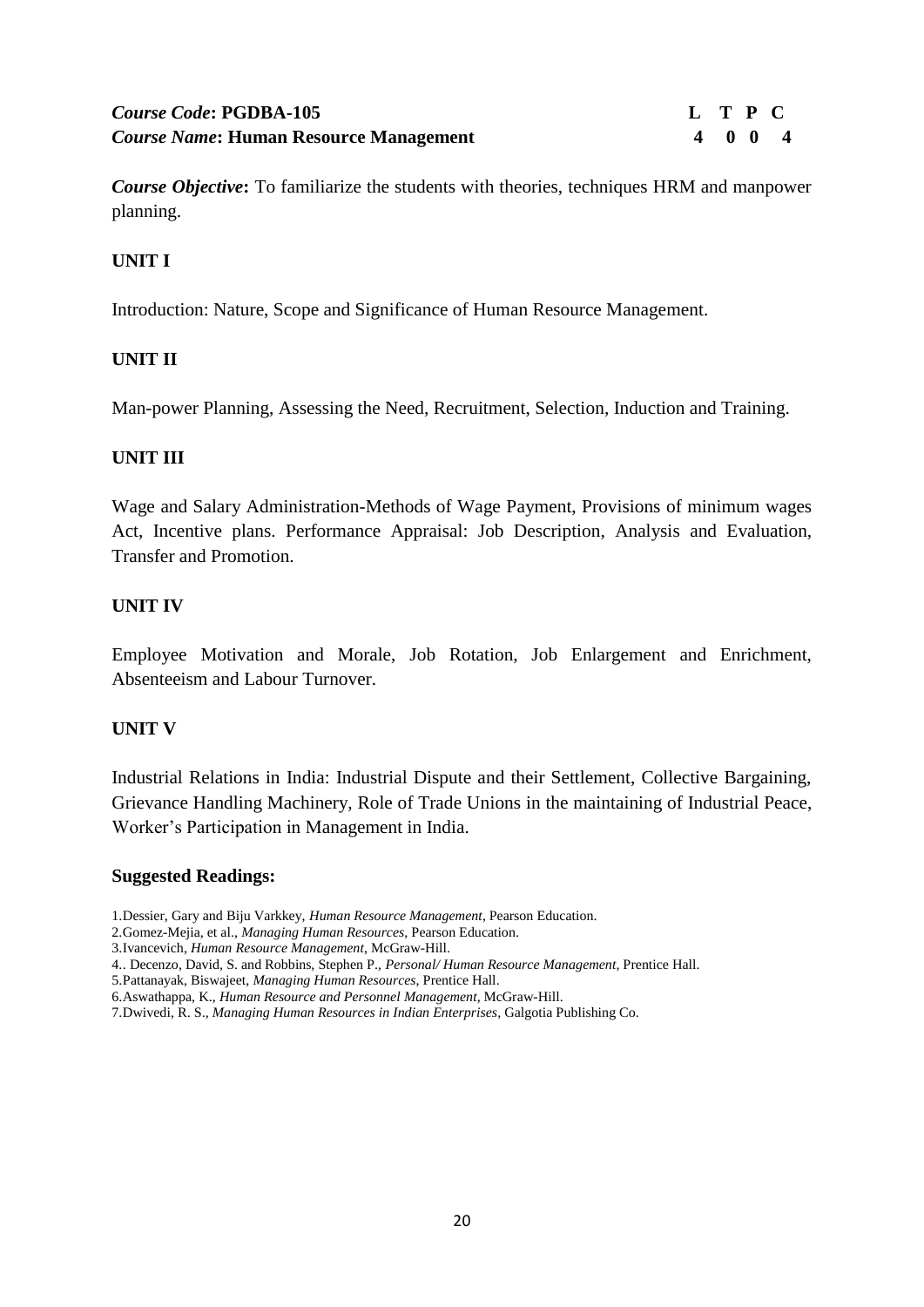*Course Objective*: To develop an understanding of statistics concept and its business application.

## **UNIT I**

Introduction: Nature, Scope, Importance and Limitations of Statistics, Misuse of Statistics. Statistical Investigation: Collection and Classification of Data, Planning a Statistical Investigation, Questionnaire, Methods of Collecting Primary and Secondary Data, Methods and Principle of Sampling, Methods of Classification and Tabulation.

#### **UNIT II**

Measurement of Central Tendency (Mean, Mode and Median), Analysis of Time Series: Meaning and Components, Measurement of Trend.

#### **UNIT III**

Correlation Analysis, Linear Regression and Regression Co-efficients.

#### **UNIT IV**

Association of two Attributes: Coefficient of Association and Contingency,  $X^2$ , Test, Large and Small Sample Analysis, Test of significance Application of 't' and 'F' Tests.

#### **UNIT V**

Analysis of Variance (ANOVA), Statistical Quality Control.

- 1. Beri, G.C*., Business Statistics*, McGraw-Hill.
- 2. Black, Ken, *Business Statistics, For Contemporary Decision Making*, John Wiley and Sons.
- 3. Siegel, Andrew F., *Practical Business Statistics*, McGraw-Hill.
- 4. Levin, Richard and Rubin, David S., *Statistics for Management*, Pearson Education.
- 5. Spiegel, M.D., *Theory and Problems of Statistics*, McGraw-Hill.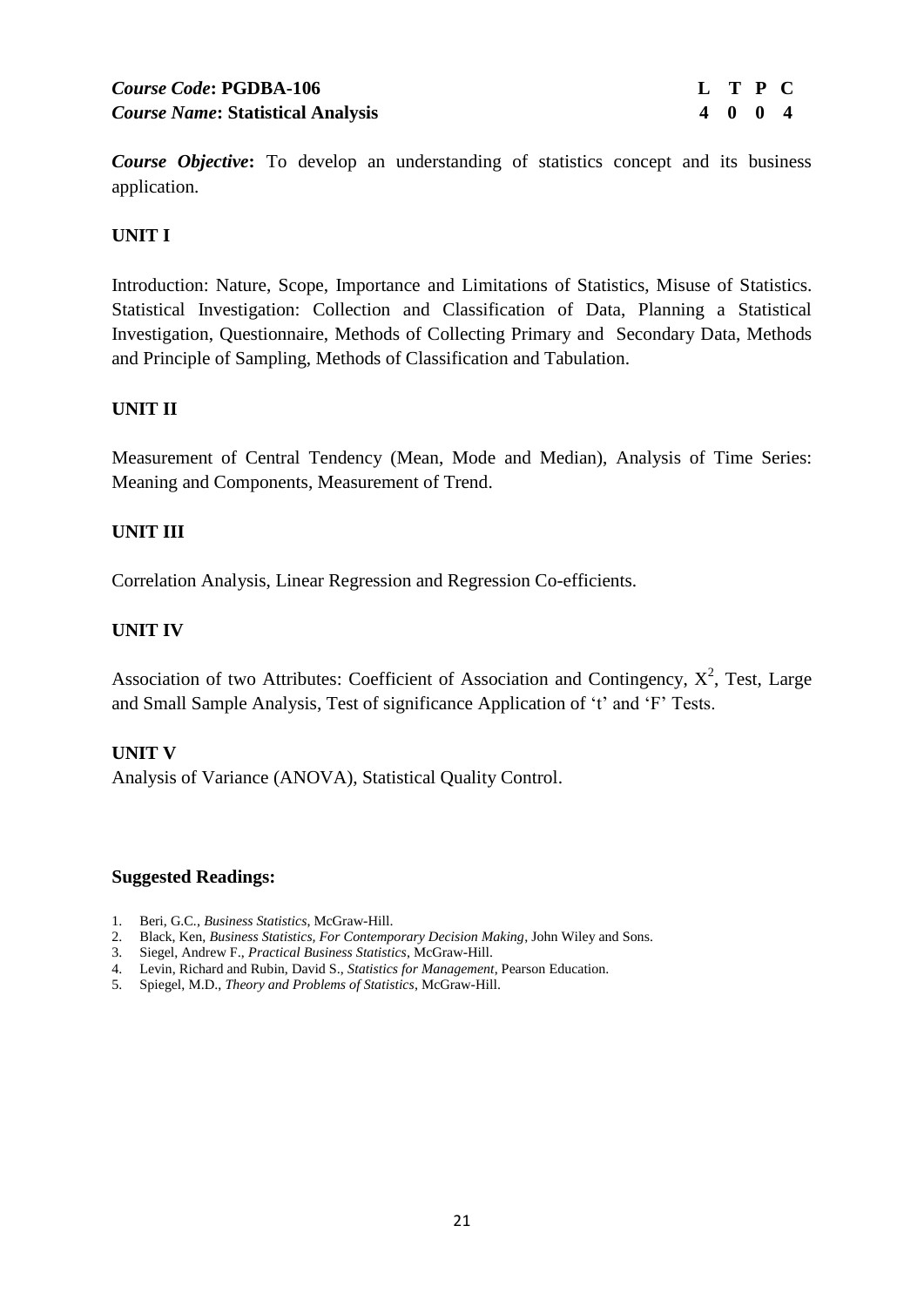*Course Objective*: To give working knowledge of basic principle of management accounting and its treatment in maintaining company account.

# **UNIT I**

Management Accounting: Nature, Scope and Functions of Management Accounting, Role of Management Accounting in Decision-making, Management Accounting vs. Financial Accounting, Tools and Techniques of Management Accounting.

## **UNIT II**

Ratio Analysis: Classification, Advantages and Limitations of Ratios, Funds Flow Statement, Cash Flow Statement (as per revised AS)

## **UNIT III**

Absorption and Marginal Costing: Marginal and Differential Costing as a tool for Decisionmaking-Make or Buy, Change of Product Mix, Pricing, Exploring New Markets, Shutdown Decisions, Break-even Analysis (BEP).

## **UNIT IV**

Budgeting for Profit Planning and Control: Meaning of Budget and Budgetary Control, Objectives, Merits and Limitations, Types of Budgets, Cash Budget, Fixed and Flexible Budgeting, Zero Base Budgeting, Performance Budgeting, Capital Investment Decisions (Capital Budgeting) and Methods.

## **UNIT V**

Standard Costing and Variance Analysis: Meaning of Standard Cost and Standard Costing: Advantages and Applications, Variance Analysis: Material, Labour and Overhead Variances, Responsibility Accounting.

- 1. Anthony, Robert N, Hawkins, David F, Merchant, Kenneth A. *Accounting; Text and Cases*, McGraw-Hill.
- 2. Jhamb, H. V., *Management Accounting*, ANE Books.
- 3. Rastogi, R.P., *Fundamentals of Management Accounting*, Taxmann Publication.
- 4. Lynch, Richard, M. and Shalliams, Robert, W., *Accounting and Management: Planning and Control*, McGraw-Hill.
- 5. Bhattacharya, D., *Management Accounting*, Pearson Education.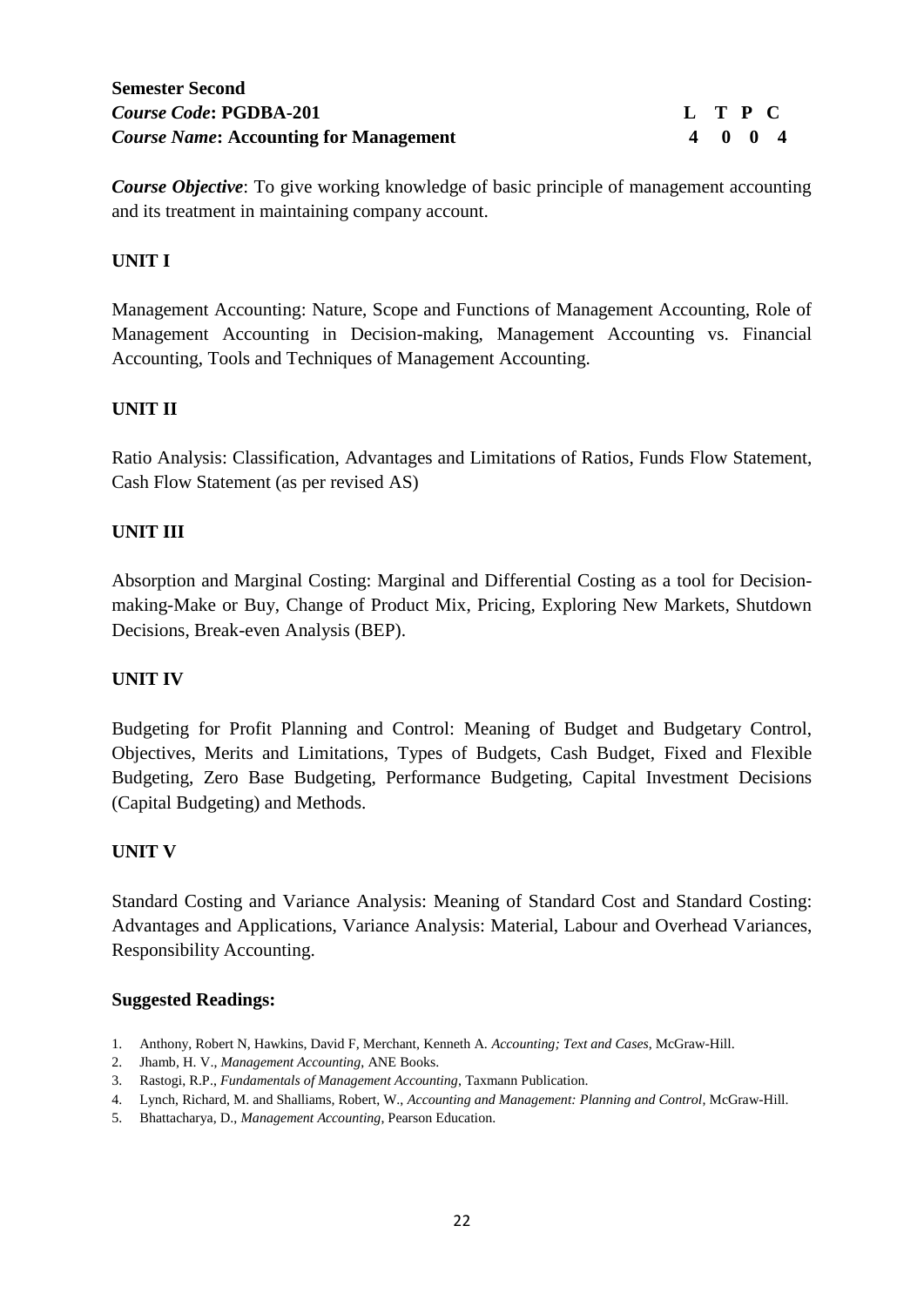# *Course Code***: PGDBA-202 L T P C** *Course Name***: Corporate Governance and CSR 4 0 0 4**

*Course Objective***:** To acquaint students with business ethics, corporate governance and corporate social responsibility.

## **UNIT I**

Business Ethics: Concepts of Business Ethics, Theories of Business Ethics, Utilitarian views on Business Ethics, Indian Ethos, Concept, Culture and Management.

## **UNIT II**

Ethics and Business: Impact of Ethics on Business, Ethical issues in Capitalism and Market Systems, Ethics and Social Responsibility, Ethics and Marketing, Ethics in Finance, Ethics and Human Resource, Ethics and Information Technology, Intellectual Property Rights, Designs, Patents, Trademarks, Copyrights.

## **UNIT III**

Corporate Governance: Issues and need of Corporate Governance Code, Principles of Corporate Governance, Major Corporate Governance Failures, Major Codes and Standards on Corporate Governance, Globalisation and CG.

## **UNIT IV**

Corporate Governance in India: Corporate Governance Framework in India, Corporate Governance and the role of board (BOD), Corporate Boards and its Powers, Responsibilities, Disqualifications, Board Committees and their Functions: Remuneration Committee, Nomination Committee, Compliance Committee, Shareholders Grievance Committee, Investors Relation Committee, Investment Committee, Risk Management Committee, and Audit Committee, Clause 49 of listing agreement, Corporate Governance in Public Sector Undertakings.

## **UNIT V**

Corporate Social Responsibility: Meaning, Corporate Philanthropy, CSR and CR, CSR and Corporate Sustainability, CSR and Business Ethics, CSR and Corporate Governance, Environmental aspect of CSR, CSR Models, Drivers of CSR, Global Reporting Initiatives, ISO 26000.

- 1. Velasquez*, Business Ethics-Concepts and Cases*, Prentice Hall.
- 2. Mallin, Christine A*., Corporate Governance (Indian Edition*), Oxford University Press.
- 3. Hartman, Laura, P. and Chatterjee, Abha, *Business Ethics*, McGraw-Hill.
- 4. Frenando, A.C., *Business Ethics and Corporate Governance*, Pearson Education.
- 5. Gupta, L. C., *Corporate Board and Nominee Directors*, Oxford University Press.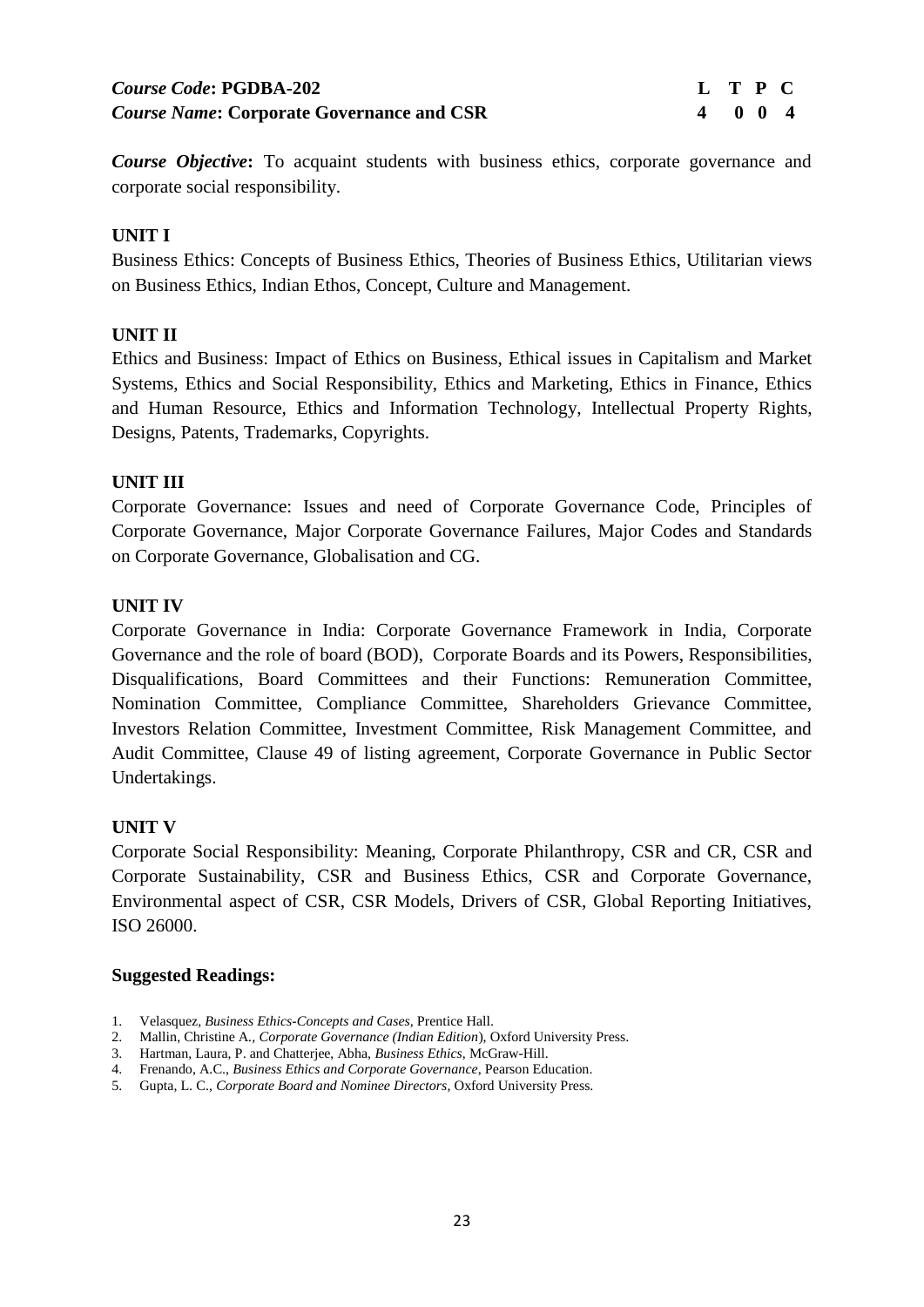# *Course Code***: PGDBA-203 L T P C** *Course Name*: Fundamentals of Computers 4 0 0 4

*Course Objective***:** To familiarize students with the concept of database system and fundamentals of computer.

#### **UNIT I**

Basic Concepts: Characteristics of a Computer, Advantages of Computers, Limitation of Computers, Types of Computers, Applications of Computers and Data Representation.

#### **UNIT II**

Essential Components of Computers: Hardware, Firmware, Live-ware and Software. Operating system, Translators, Interpreter, Compiler and Assemblers, Overview of Operating System, Function of Operating System.

#### **UNIT III**

Information Systems: Meaning, Need of an efficient Information System, Type of Information System, Information requirement for Planning, Coordination, and Control for various levels in Business.

#### **UNIT IV**

Database System**:** Traditional File Environment, Identification of Relevant Data, Evolution of Database Technology and Databases: The Modern Approach.

#### **UNIT V**

Networks: Introduction to Networking, Importance of Networking, Communication Devices such as Modem and Introduction to Internet**.**

- 1. Bhariog, Deepak, *Fundaments of Information Technology*, Excel Book.
- 2. Saxena, Sanjay, *A First Course in Computers,* Vikas Publishing House.
- 3. FitzGerald, [Jerry](http://as.wiley.com/WileyCDA/Section/id-302477.html?query=Jerry+FitzGerald) and Dennis, *Business Data Communication and Networking,* Wiley.
- 4. Rajaraman, V., *Analysis and design of information Systems,* PHI.
- 5. Sadagopan, S., *Management Information Systems,* PHI.
- 6. Laudon, Kenneth C. and Laudon, Jane P, *Management Information System:* Managing the Digital Firm, Prentice-Hall.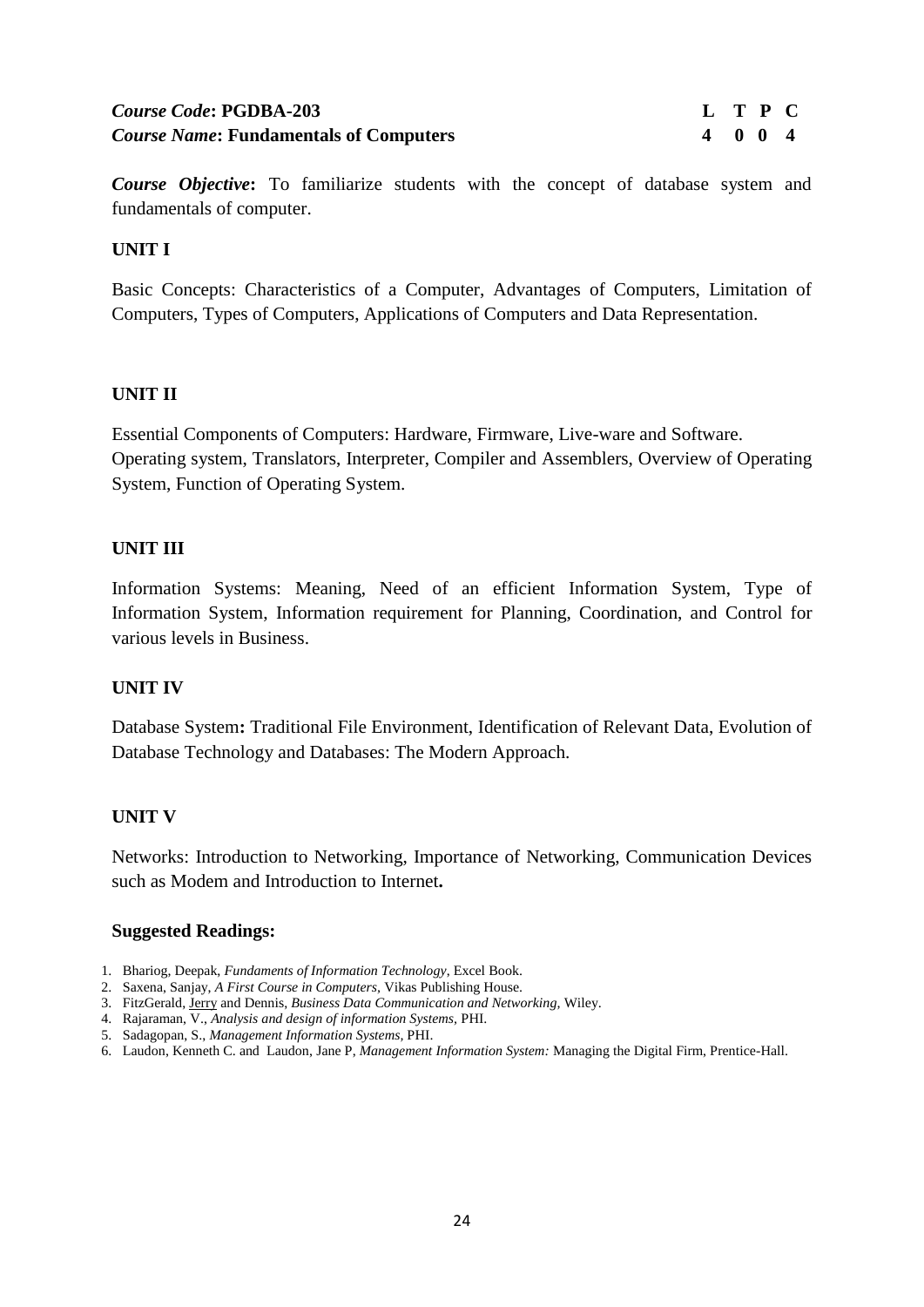# *Course Code***: PGDBA-204 L T P C** *Course Name*: Project Report 0 4 0 4 **0 4**  $\sigma$

*Course Objective***:** To provide adequate knowledge to the students for formulating and handling of project report.

The purpose of this course is to enable a student to apply the knowledge obtained in various subject to specific business problems both in the Public and Private sectors. The concern areas of study include: Management and organisation, Internal Management teams and controls, Marketing and Distribution, Financial Management, Human Resource Management, International Business and Public Policy, etc.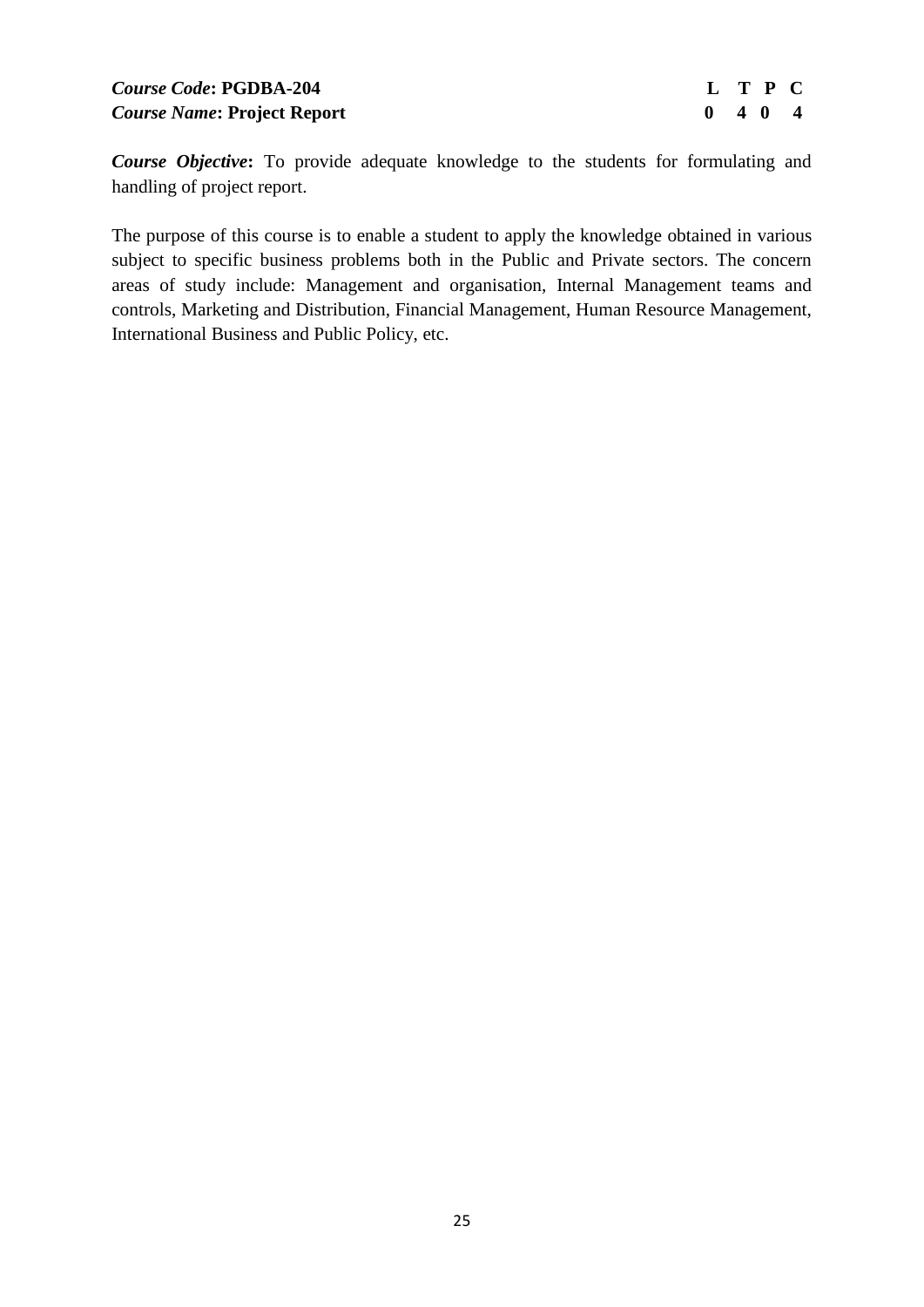# *Course Code***: PGDBA-205 L T P C** *Course Name***: Financial Market and Institution 4 0 0 4**

*Course Objective***:** To familiarize students with concepts, tools and techniques of financial market which are useful to a manager in management of financial institution.

# **Unit I**

Financial Markets: Nature, Functions and Efficiency, Financial System and Economic Development, An Overview of Indian Financial System, Money Market: Organization, Instruments, Functioning and its Regulations and Recent Developments, RBI, Capital Market: Structure of Capital Market in India-Primary and Secondary Markets, NSC, OTCEI, SEBI and its Role as Regulator.

## **Unit II**

Financial Institutions: Functions and Working of IDBI, IFCI, ICICI, NABARD, SIDBI and SFCs.

## **Unit III**

Management of Banking and Other Institutions: Depository Institutions: Commercial Banks and Industrial Finance, Bank Credit, Performance of Indian Banking, Regulatory aspect of Banking. Non Depository Institutions: Mutual Funds, Measuring Performance of Mutual Funds, Functioning and Regulatory aspects, Working and Regulatory Framework of UTI, LIC and GIC.

# **Unit IV**

Financial Instruments: Equity Shares, New Issue Market and Secondary Market-The allocative and Operational Efficiency, Preference Shares, Private Placement-Channels, Debentures and Other Fixed Income Securities, Engineered Financial and Monetary Instruments.

## **Unit V**

Foreign Capital: Foreign Capital as a Source of Finance, Place of Foreign Capital in the Overall Framework of Indian Financial System, The Regulatory Framework and NRI Investments.

- 1. Kohn, Meir, *Financial Institutions and Markets*, Oxford University Press.
- 2. Madura, Jeff, *Financial Markets and Institutions*, South Western Cengage Learning.
- 3. Mishkin, Fredrick, S. and Stanley, G. Eakins*, Financial Markets Institutions*, Pearson Education.
- 4. Reserve Bank of India*, Report on Currency & Finance*.
- 5. Bhole, L. M*., Financial Institutions and Markets,* McGraw-Hill.
- 6. Khan, M.Y, *Financial Services,* McGraw-Hill.
- 7. Khan, M.Y., *Indian Financial System*, McGraw-Hill.